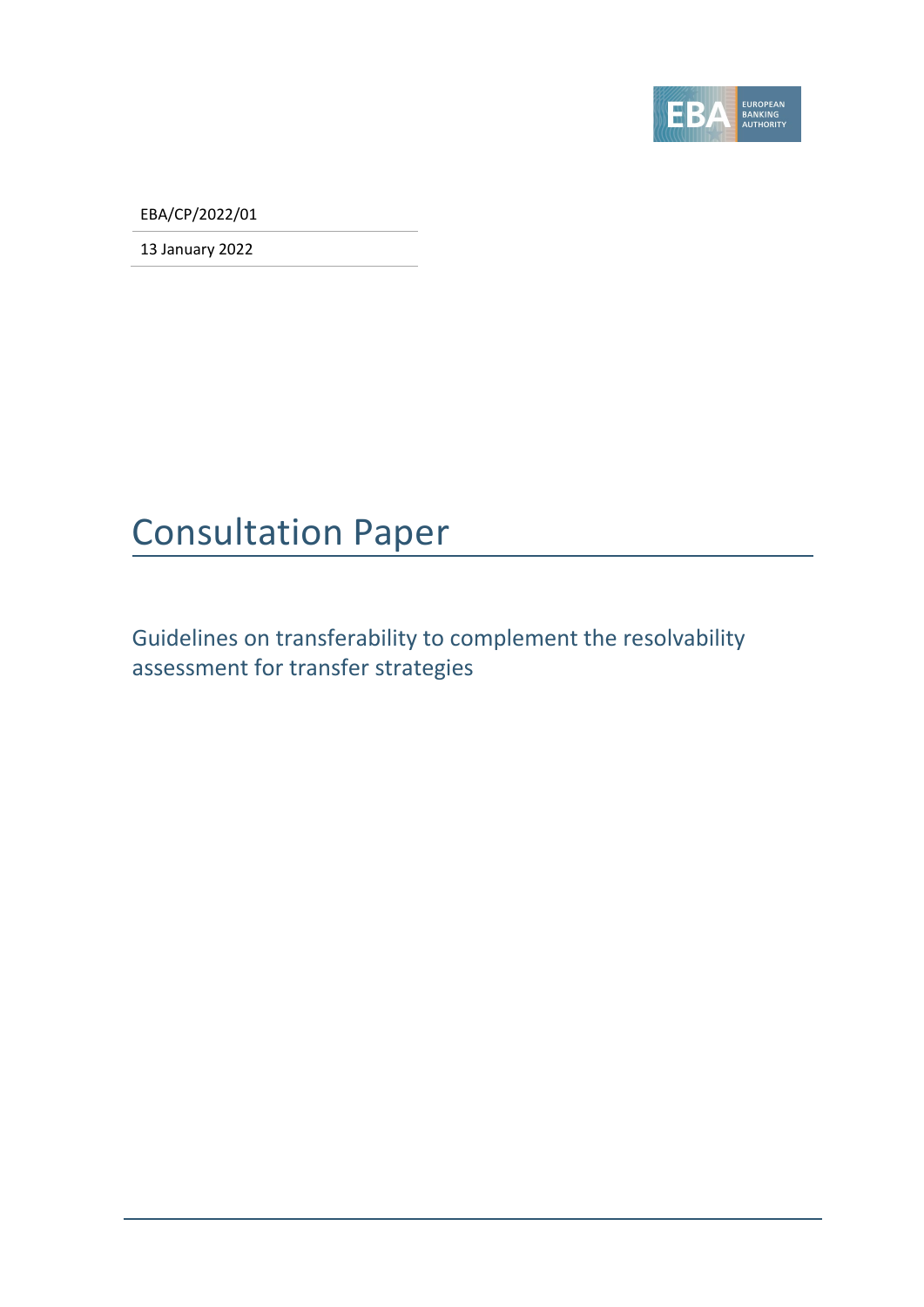

# **Contents**

|                                        | 1. Responding to this consultation              | 3              |
|----------------------------------------|-------------------------------------------------|----------------|
|                                        | 2. Executive Summary                            | $\overline{a}$ |
|                                        | 3. Background and rationale                     | 6              |
|                                        | 4. Guidelines                                   | 8              |
| 4.                                     | Definition of the transfer perimeter            | 13             |
| 5.                                     | Operational transfer                            | 22             |
|                                        | 6. Accompanying documents                       | 32             |
| 6.1                                    | Draft cost-benefit analysis / impact assessment | 32             |
| Overview of questions for consultation |                                                 | 36             |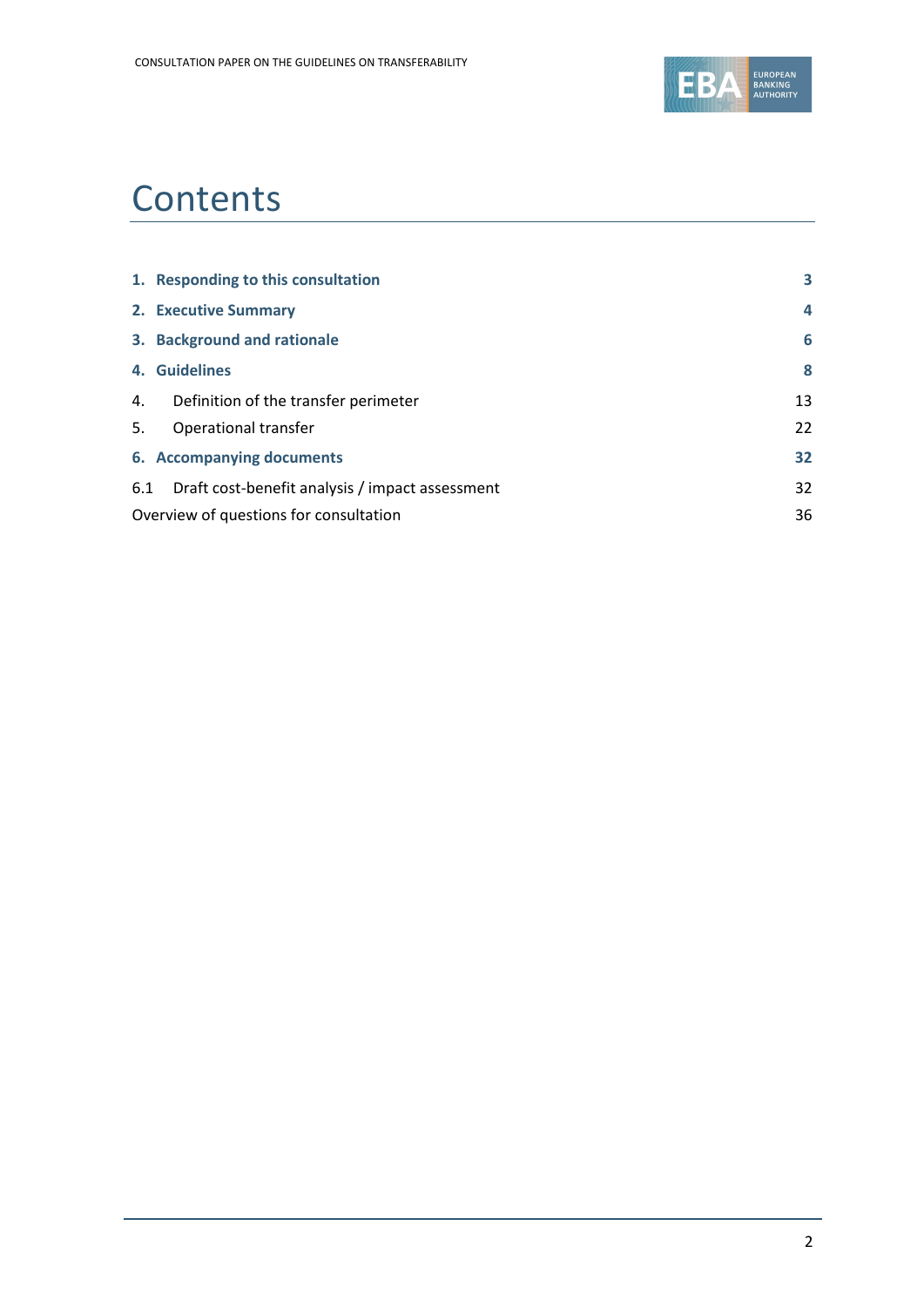

# <span id="page-2-0"></span>1. Responding to this consultation

The EBA invites comments on all proposals put forward in this paper and in particular on the specific questions summarised in section 7.

Comments are most helpful if they:

- respond to the question stated;
- **Example 1** indicate the specific point to which a comment relates;
- contain a clear rationale;
- provide evidence to support the views expressed/ rationale proposed; and
- describe any alternative regulatory choices the EBA should consider.

#### **Submission of responses**

To submit your comments, click on the 'send your comments' button on the consultation page by 15.04.2022. Please note that comments submitted after this deadline, or submitted via other means may not be processed.

#### **Publication of responses**

Please clearly indicate in the consultation form if you wish your comments to be disclosed or to be treated as confidential. A confidential response may be requested from us in accordance with the EBA's rules on public access to documents. We may consult you if we receive such a request. Any decision we make not to disclose the response is reviewable by the EBA's Board of Appeal and the European Ombudsman.

#### **Data protection**

The protection of individuals with regard to the processing of personal data by the EBA is based on Regulation (EU) 2018/1725 of the European Parliament and of the Council of 23 October 2018. Further information on data protection can be found under the [Legal notice section](http://eba.europa.eu/legal-notice) of the EBA website.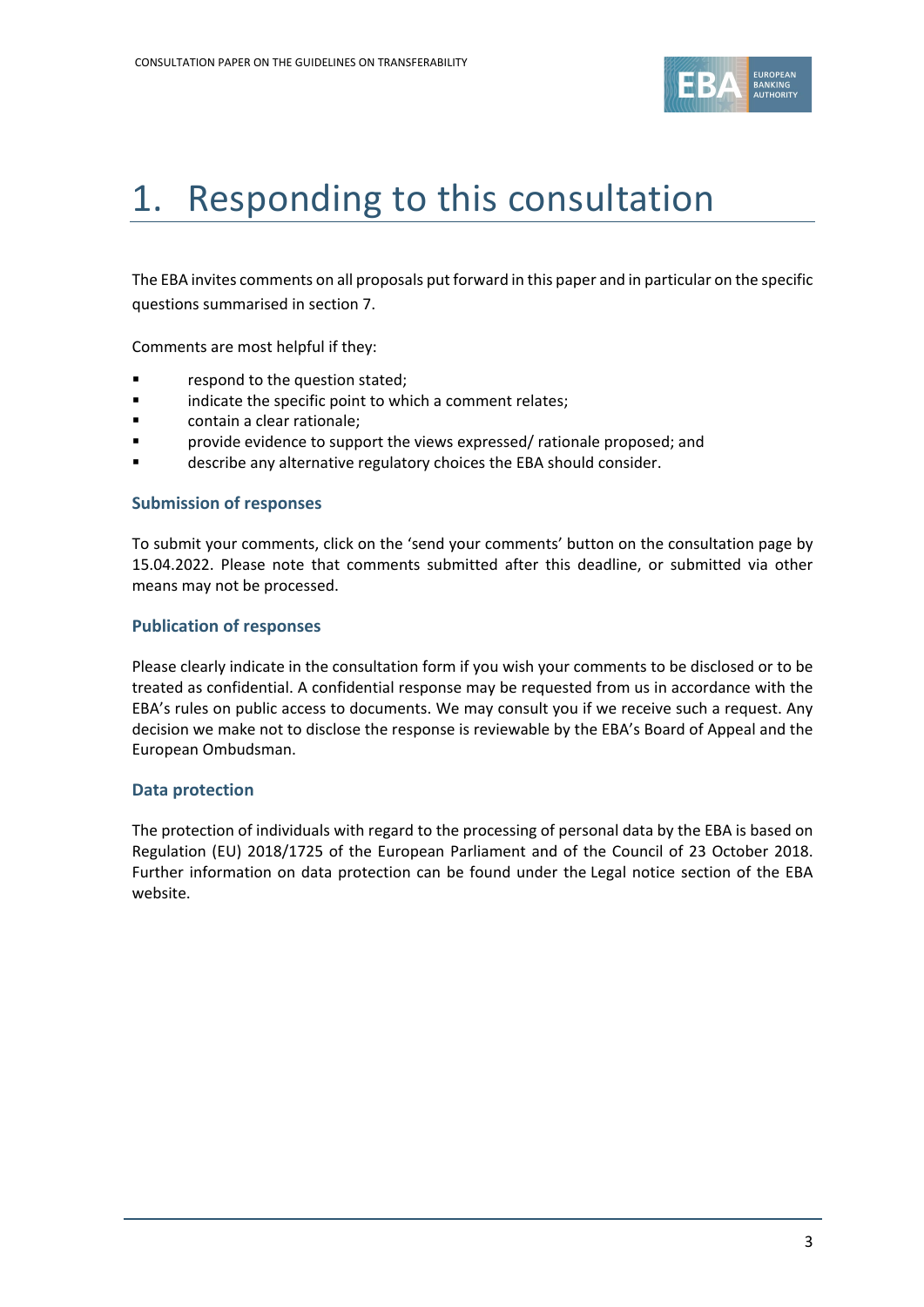

# <span id="page-3-0"></span>2. Executive Summary

The resolvability assessment process is a key element of resolution planning in that it ensures that the preferred resolution strategy can be effectively implemented and the EBA/GL/2022/01 (hereafter "resolvability guidelines" or "RGL") strive for more convergence in the implementation of existing international standards on resolvability and take stock of the best practices so far developed by EU resolution authorities on resolvability topics. The RGL set out guidance to improve resolvability in the areas of operational continuity in resolution, access to FMIs, funding and liquidity in resolution, bail-in execution, business reorganisation, and communication.

In order to complement the RGL as regards resolution tools other than bail-in, these guidelines on transferability ("transferability guidelines") aim at assessing the feasibility and credibility of transfer strategies and encompass requirements relating to the implementation of transfer tools when considered as the preferred or variant strategies for institutions. These guidelines deal with the transfer perimeter definition, separability and operational transfer of this perimeter.

These guidelines, complementing the EBA resolvability guidelines in order to cover more precisely separability in the context of the application of transfer tools, should be read together with them. Transferability is defined as the requirement covering all the elements that will facilitate the transfer of an entity, a business line or a portfolio of assets, rights and/or liabilities ("transfer perimeter") to an acquirer (public or private company), a bridge institution ("BI"), or an asset management company ("AMC").

The scope of these guidelines cover the following resolution tools:

- Sale of business tool under article 38 BRRD ("SoB")
- Bridge institution tool under article 40 BRRD ("BI")
- Asset separation tool under article 42 BRRD ("AST")

The design and definition of bridge institutions and asset management companies are not covered in these guidelines.

These guidelines are addressed to both institutions and resolution authorities, though they cover transferability under resolvability assessments of institutions, groups or resolutions groups.

These guidelines are divided into two chapters: (i) the identification of the entity, business line or portfolio that should be transferred in resolution (transfer perimeter) and (ii) the conditions that will facilitate said transfer.

The guidelines tackle first the definition and identification of the transfer perimeter based on the objectives of the transfer strategy, the degree of separability within the institution, and the obstacles to transferability of some elements. Then, the guidelines deal with the operational transfer by considering the preparation of the sale transaction, the arrangements to ensure a clean separation of the transfer perimeter from the rest of the institution, and the processes that should be in place to handle the transfer and its impacts. Finally, the guidelines consider management information systems ("MIS") aspects.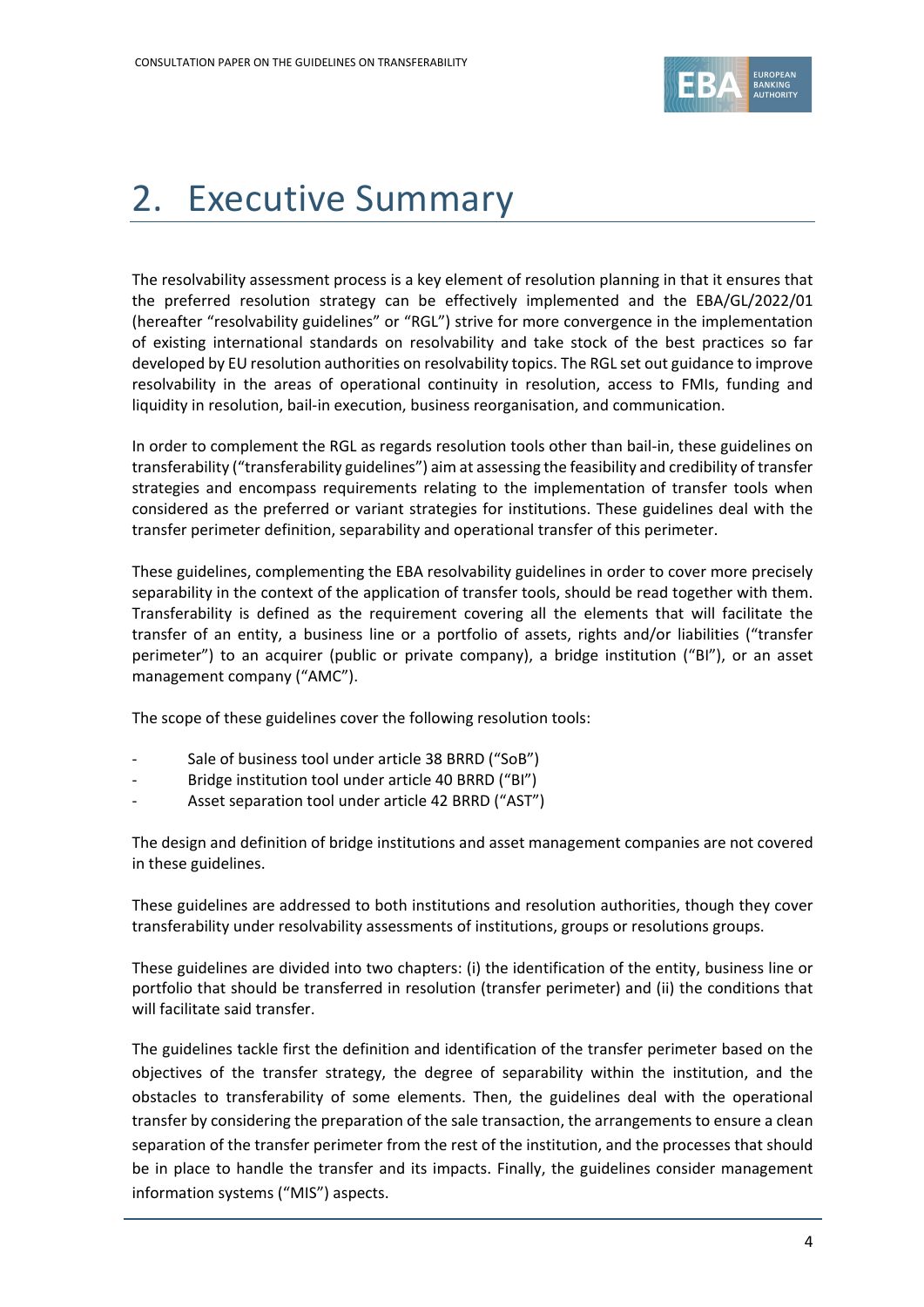

These guidelines are published for consultation for a period of three months, and a public hearing will be organised.

## Next steps

Following the consultation, the aim is to publish the final guidelines by 30 September 2022. The institutions and resolution authorities in scope of these guidelines should comply in full by 1 January 2024, in line with the deadline laid down in the RGL.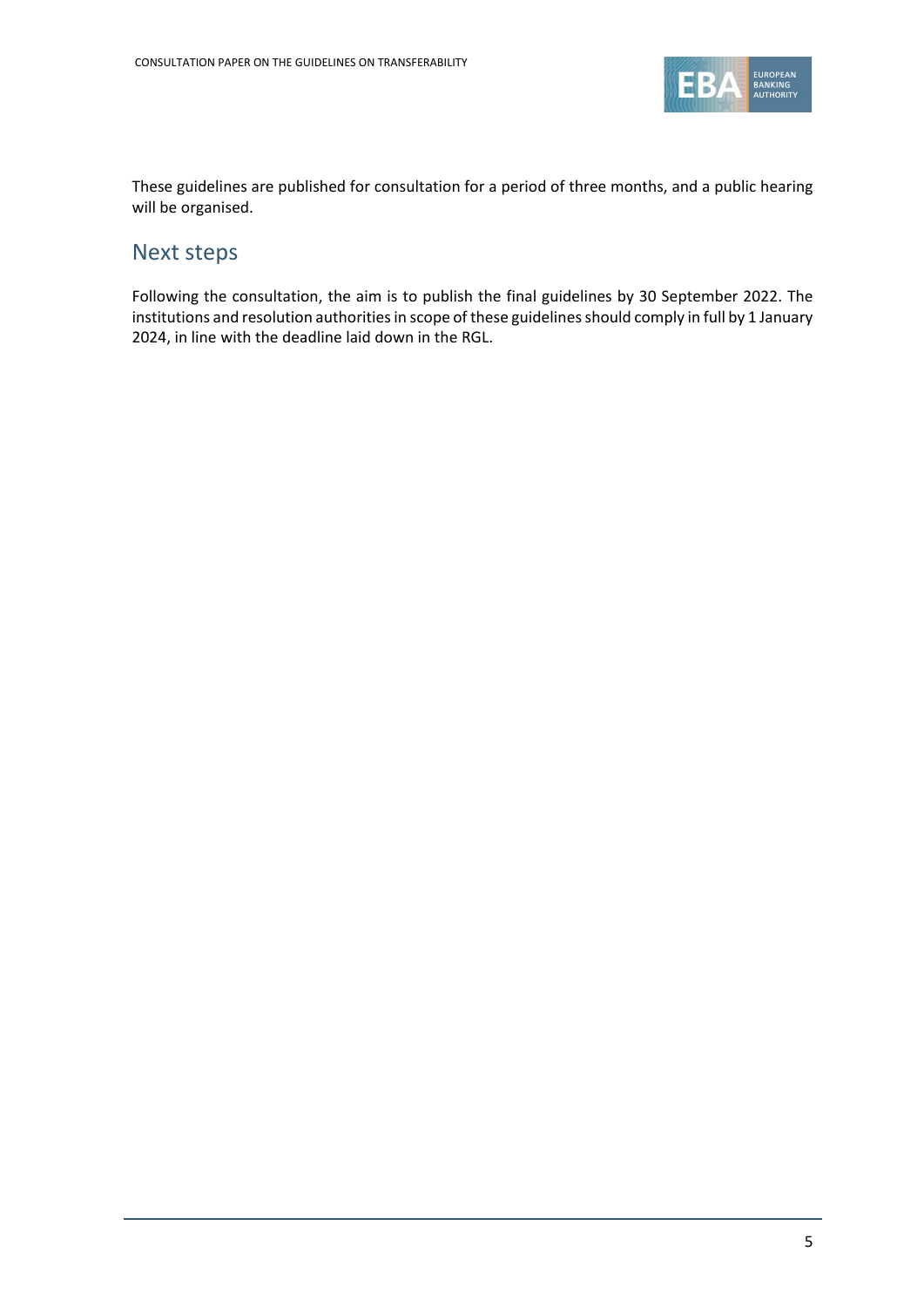

# <span id="page-5-0"></span>3. Background and rationale

- 1. The transferability guidelines fall under article 16 of Regulation (EU) No 1093/2010 and are conceived to complement the EBA/GL/2022/01 (the resolvability guidelines), published on 12 January 2022, in setting resolvability guidance, in particular, on transferability, with regards to transfer tools, which was one of the outstanding topics around resolvability to be finalised as agreed by ResCo on 8-9 July 2020 and as such included in the roadmap presented to ResCo in November 2020.
- 2. The concept of transferability is more adequate to capture the arrangements necessary to ensure a proper planning for transfer strategies. Indeed, transferability is relevant for both share deals and strategies that do not require a high level of separability as well as for asset deals that will require a higher level of separability. Transferability is specific to transfer tools whereas separability is a concept that applies also to the choice of resolution approach (Single Point of Entry -SPE- or Multiple Point of Entry -MPE-), which comes before the choice of resolution tool.
- 3. The transferability guidelines are based on international policies and standards amongst which the EC AMC blueprint and ESRB reports. The transferability guidelines leveraged on existing EBA guidelines, mainly, EBA resolvability guidelines, but also EBA Guidelines on asset separation tool<sup>[1](#page-5-1)</sup> and EBA guidelines on diagnostic exercise<sup>[2](#page-5-2)</sup>.
- 4. The transferability guidelines encompass guidance relating to (i) the methodology set by the resolution authorities for the institutions to define the transfer perimeter (section i) and to (ii) the operational implementation of the transfer (section ii).
- 5. Section [4,](#page-11-0) dedicated to transfer perimeter definition, distinguishes a first layer of the transfer perimeter, built around the resolution objectives, the legal obligations and the tools' purposes, from a second layer that consists of the elements that cannot be separated from the first layer. Transfer obstacles, whether legal or not, should be identified and the transfer perimeter adjusted accordingly, and a section is specifically dedicated to cross-border obstacles. Ultimately, the transfer perimeter should be defined in relative terms to adjust to the evolution of the institution and in units to cater for different combinations addressing different scenarios.

<span id="page-5-1"></span><sup>&</sup>lt;sup>1</sup> EBA/GL/2015/05, on the determination of when the liquidation of assets or liabilities under normal insolvency proceedings could have an adverse effect on one or more financial markets under Article 42(14) of Directive 2014/59/EU.

<span id="page-5-2"></span> $2$  EBA/GL/2014/09, on the types of tests, reviews or exercises that may lead to support measures under Article 32(4)(d)(iii) of the Bank Recovery and Resolution Directive.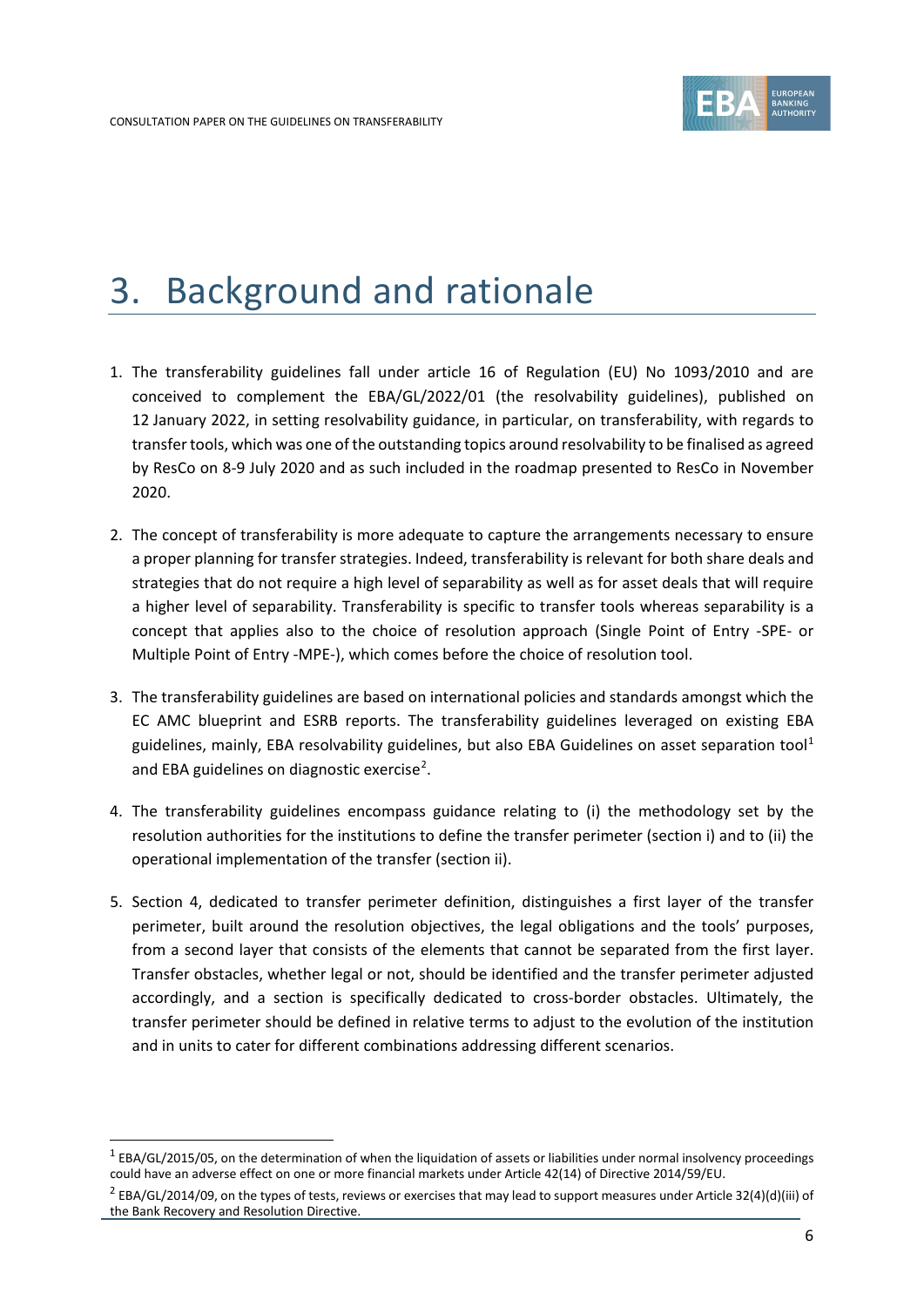

CONSULTATION PAPER ON THE GUIDELINES ON TRANSFERABILITY

- 6. Directive 2014/59/EU<sup>[3](#page-6-0)</sup> (hereinafter "BRRD") is less comprehensive regarding transfer tools than regarding bail-in, in the sense there is no equivalent of article 44 of that Directive (definition of bailinable liabilities) for transfer tools in order to identify transferable assets, rights and liabilities. Nonetheless, this fact should not entail to lower resolvability expectations under articles 15 and 16 BRRD, and section C of the annex to that Directive, for transfer tools than for bail-in. The expectations regarding the resolution plan content under articles 10 and 12 BRRD, as well as the resolution principles and objectives referred to respectively in articles 34 and 31 of the same Directive should be rigorously the same regardless of the resolution tools considered. Therefore, the level of preparedness from a resolvability perspective for transfer tools should be equivalent to the level of preparedness for bail-in.
- 7. The section [5,](#page-20-0) dealing with operational transfer, sets expectations regarding the sale process preparation, the arrangements to separate the transfer perimeter from the rest of the institution, the planning of processes supporting the aforementioned elements and the MIS necessary to support both resolution planning and resolution execution in the context of transfer tools.
- 8. Resolvability is to be assessed based on the available information (including under article 11 BRRD) and scenario considered. The conditions of resolution and the valuation input cannot be known in advance, yet resolution authorities should not wait for resolution to prepare for it. Although the setting-up of bridge banks and asset management vehicles are out of scope, resolvability cannot be credibly confirmed without having these processes in place.
- 9. Proportionality as defined in the RGL and under article 1.1 BRRD is fully applicable to these transferability guidelines, as are all the assumptions and definitions laid down in the RGL, unless indicated otherwise in these guidelines.
- 10.Consistently with the RGL, the transferability guidelines are addressed to resolution authorities and also to institutions. Resolution planning is dependent on cooperation and dialogue between the institution, the resolution authority and, where relevant, third parties. Ultimately, institutions should participate in the resolution planning under article 11 BRRD.
- 11.Akin to EBA resolvability guidelines, the date of application foreseen is 1 January 2024 to provide enough time for resolution authorities and institutions to adapt their processes to the guidance contained in these guidelines. Therefore, institutions and resolution authorities should incorporate the requirements, guidance and contents of these guidelines in their internal procedures in order to ensure they will be able to comply in full with the guidelines by no later than 1 January 2024. In particular, it is expected they already start to take into consideration these guidelines when reviewing the assessment of the resolvability of institutions, groups and resolution groups.

<span id="page-6-0"></span> $3$  Directive 2014/59/EU of the European Parliament and of the Council, of 15 May 2014, establishing a framework for the recovery and resolution of credit institutions and investment firms and amending Council Directive 82/891/EEC, and Directives 2001/24/EC, 2002/47/EC, 2004/25/EC, 2005/56/EC, 2007/36/EC, 2011/35/EU, 2012/30/EU and 2013/36/EU, and Regulations (EU) No 1093/2010 and (EU) No 648/2012, of the European Parliament and of the Council (OJ L 173 12.6.2014, p. 190).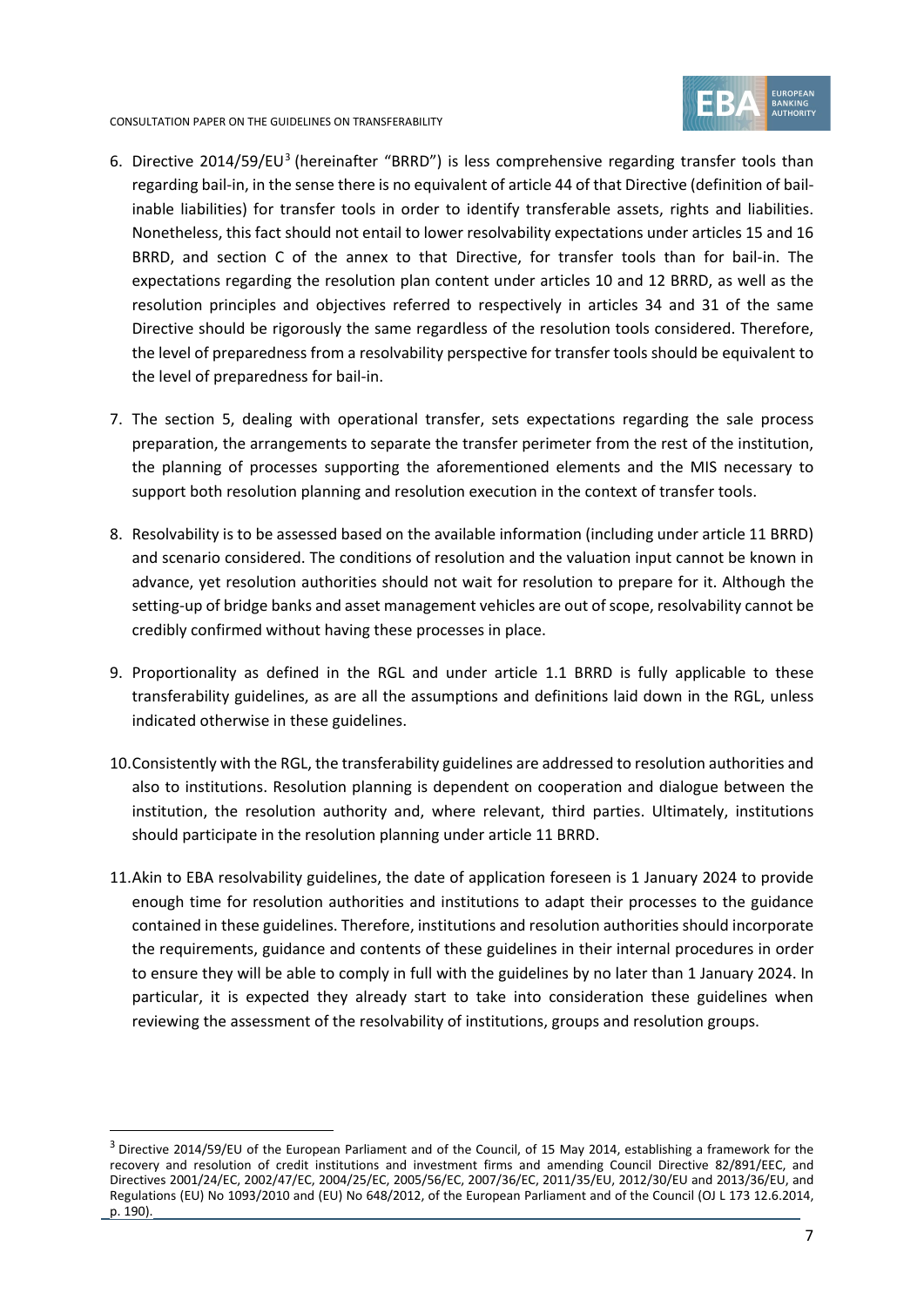

# <span id="page-7-0"></span>4. Draft Guidelines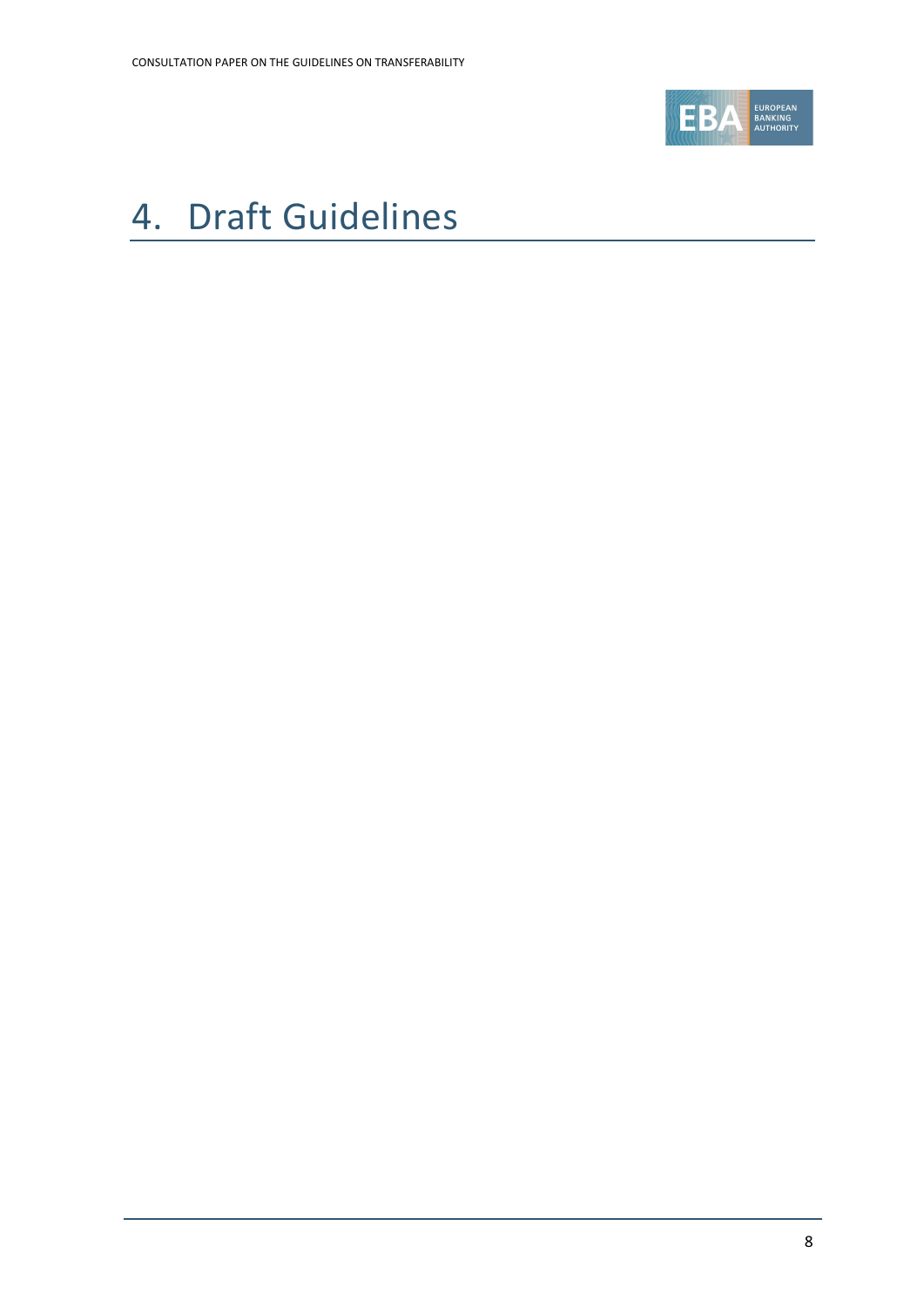

EBA/GL-REC/20XX/XX

DD Month YYYY

Draft Guidelines

Guidelines on transferability to complement the resolvability assessment for transfer strategies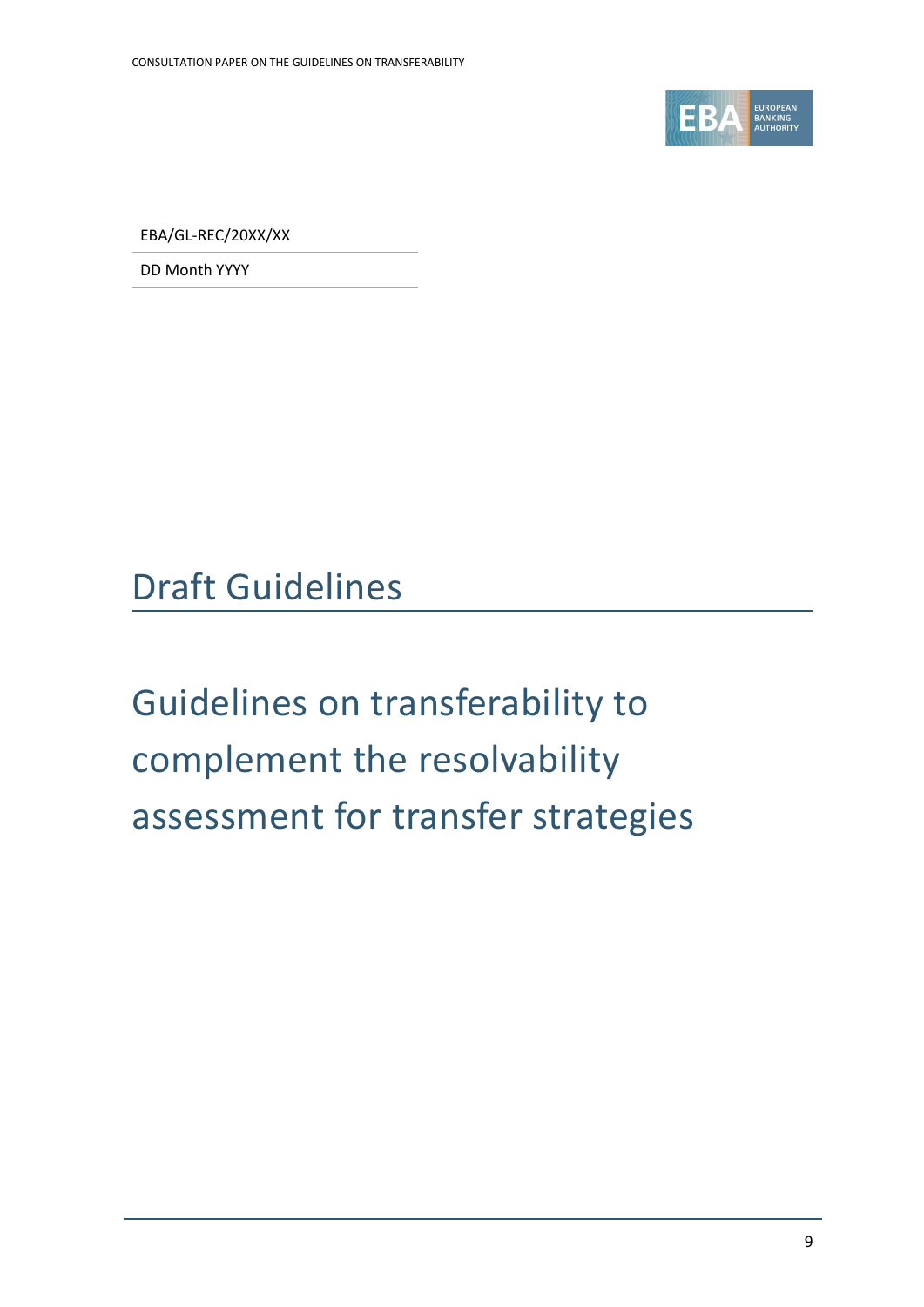

# 1. Compliance and reporting obligations

# Status of these guidelines

- 1. This document contains guidelines issued pursuant to Article 16 of Regulation (EU) No 1093/2010<sup>[4](#page-9-0)</sup>. In accordance with Article 16(3) of Regulation (EU) No 1093/2010, competent authorities and financial institutions must make every effort to comply with the guidelines.
- 2. Guidelines set the EBA view of appropriate supervisory practices within the European System of Financial Supervision or of how Union law should be applied in a particular area. Authorities as defined in Article 4(2) of Regulation (EU) No 1093/2010 to whom guidelines apply should comply by incorporating them into their practices as appropriate (e.g. by amending their legal framework or their supervisory processes), including where guidelines are directed primarily at institutions.

# Reporting requirements

- 3. According to Article 16(3) of Regulation (EU) No 1093/2010, authorities must notify the EBA as to whether they comply or intend to comply with these guidelines, or otherwise with reasons for non-compliance, by **[2 months after publication of translation of the guidelines]**. In the absence of any notification by this deadline, authorities will be considered by the EBA to be non-compliant. Notifications should be sent by submitting the form available on the EBA website to [compliance@eba.europa.eu](mailto:compliance@eba.europa.eu) with the reference 'EBA/GL/202x/xx'. Notifications should be submitted by persons with appropriate authority to report compliance on behalf of their competent authorities. Any change in the status of compliance must also be reported to EBA.
- 4. Notifications will be published on the EBA website, in line with Article 16(3).

<span id="page-9-0"></span><sup>4</sup> Regulation (EU) No 1093/2010 of the European Parliament and of the Council of 24 November 2010 establishing a European Supervisory Authority (European Banking Authority), amending Decision No 716/2009/EC and repealing Commission Decision 2009/78/EC, (OJ L 331, 15.12.2010, p.12).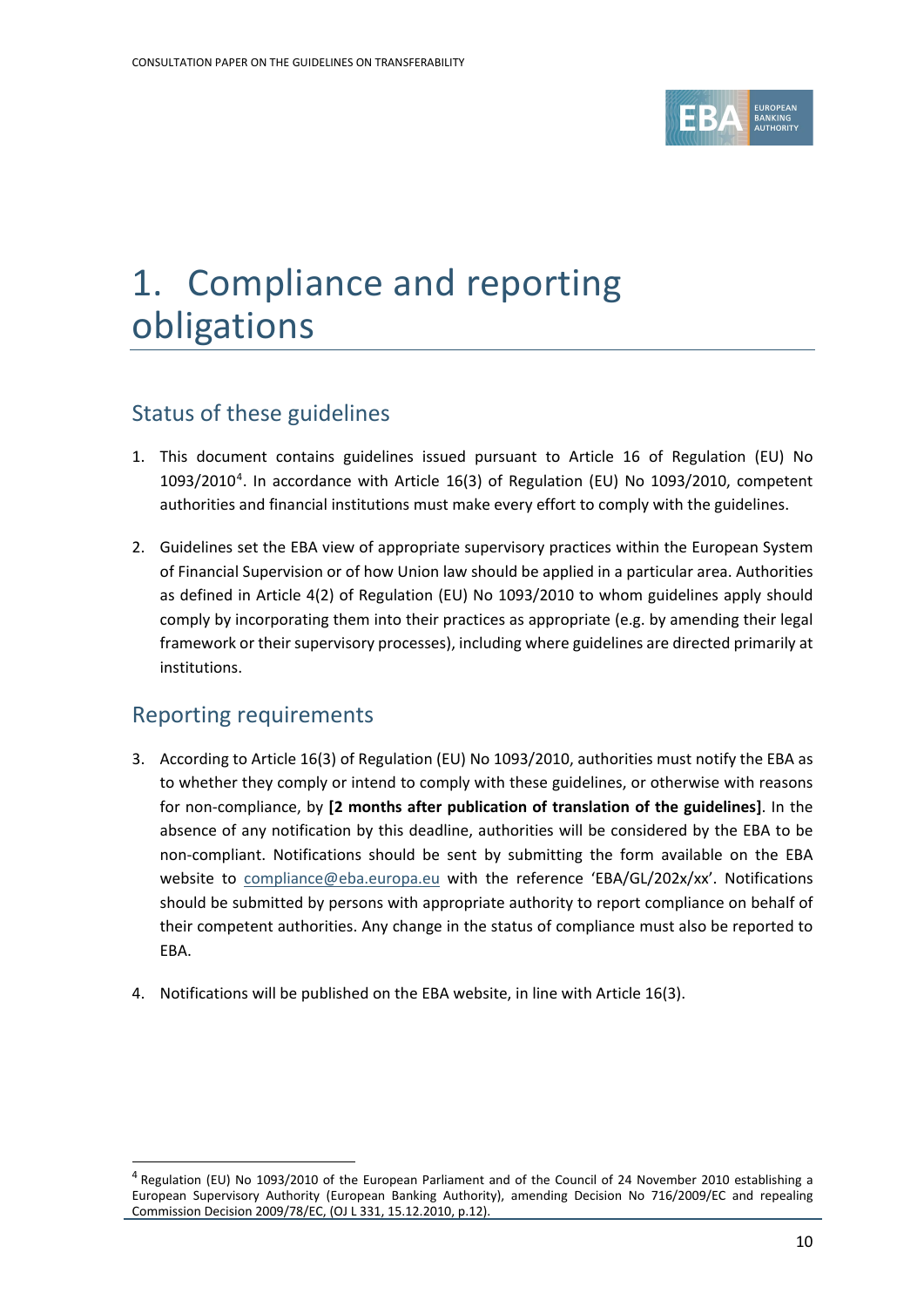

# 2. Subject matter, scope and definitions

# Subject matter

[5](#page-10-0). These guidelines specify the actions that institutions<sup>5</sup> and resolution authorities should take to improve resolvability of institutions, groups or resolution groups in the context of the resolvability assessment as per Articles 15 and 16 of Directive 2014/59/EU (BRRD) specifically when the transfer tools are foreseen in the resolution strategy.

# Scope of application

- 6. Akin to the EBA guidelines for institution and resolution authorities on improving resolvability ("EBA resolvability guidelines")<sup>[6](#page-10-1)</sup>, which these guidelines aim at complementing, these guidelines apply in relation to increasing the resolvability of institutions, groups and resolution groups and to, therefore, enhance and facilitate the work of resolution authorities as per the requirements established in Articles 15 and 16 of Directive 2014/59/EU and in Commission Delegated Regulation (EU) 2016/1075.
- 7. These guidelines do not apply to institutions which are subject to simplified obligations for resolution planning in accordance with Article 4 of Directive 2014/59/EU, but resolution authorities may apply these guidelines as appropriate in whole or in part to these institutions.
- 8. These guidelines do not apply to institutions whose resolution plan provides that they are to be wound up in an orderly manner in accordance with the applicable national law, although resolution authorities may apply these guidelines as appropriate in whole or in part to these institutions. In the case of a change of strategy, in particular from liquidation to resolution then then the guidelines should apply, in full, as quickly as possible and no later than 3 years as from the date of the approval of the resolution plan including the new resolution strategy.
- 9. For institutions that are not part of a group subject to consolidated supervision pursuant to Articles 111 and 112 of Directive 2013/36/EU<sup>[7](#page-10-2)</sup>, these guidelines apply at the individual level.
- 10. For institutions that are part of a group subject to consolidated supervision pursuant to Articles 111 and 112 of Directive 2013/36/EU, these guidelines apply at the level both of the resolution entities and of its subsidiaries ("resolution group level").

<span id="page-10-0"></span><sup>&</sup>lt;sup>5</sup> Art. 2(1), point 23, of Directive 2014/59/EU of the European Parliament and of the Council, of 15 May 2014, establishing a framework for the recovery and resolution of credit institutions and investment firms and amending Council Directive 82/891/EEC, and Directives 2001/24/EC, 2002/47/EC, 2004/25/EC, 2005/56/EC, 2007/36/EC, 2011/35/EU, 2012/30/EU and 2013/36/EU, and Regulations (EU) No 1093/2010 and (EU) No 648/2012, of the European Parliament and of the Council (OJ L 173 12.6.2014, p. 190) (hereinafter, indistinctly, "Directive 2014/59/EU" or "BRRD").

<sup>6</sup> EBA guidelines for institutions and resolution authorities on improving resolvability (EBA/GL/2022/01).

<span id="page-10-2"></span><span id="page-10-1"></span> $^7$  Directive 2013/36/EU of the European Parliament and of the Council, of 26 June 2013, on access to the activity of credit institutions and the prudential supervision of credit institutions, amending Directive 2002/87/EC and repealing Directives 2006/48/EC and 2006/49/EC (OJ L 176 27.6.2013, p. 338).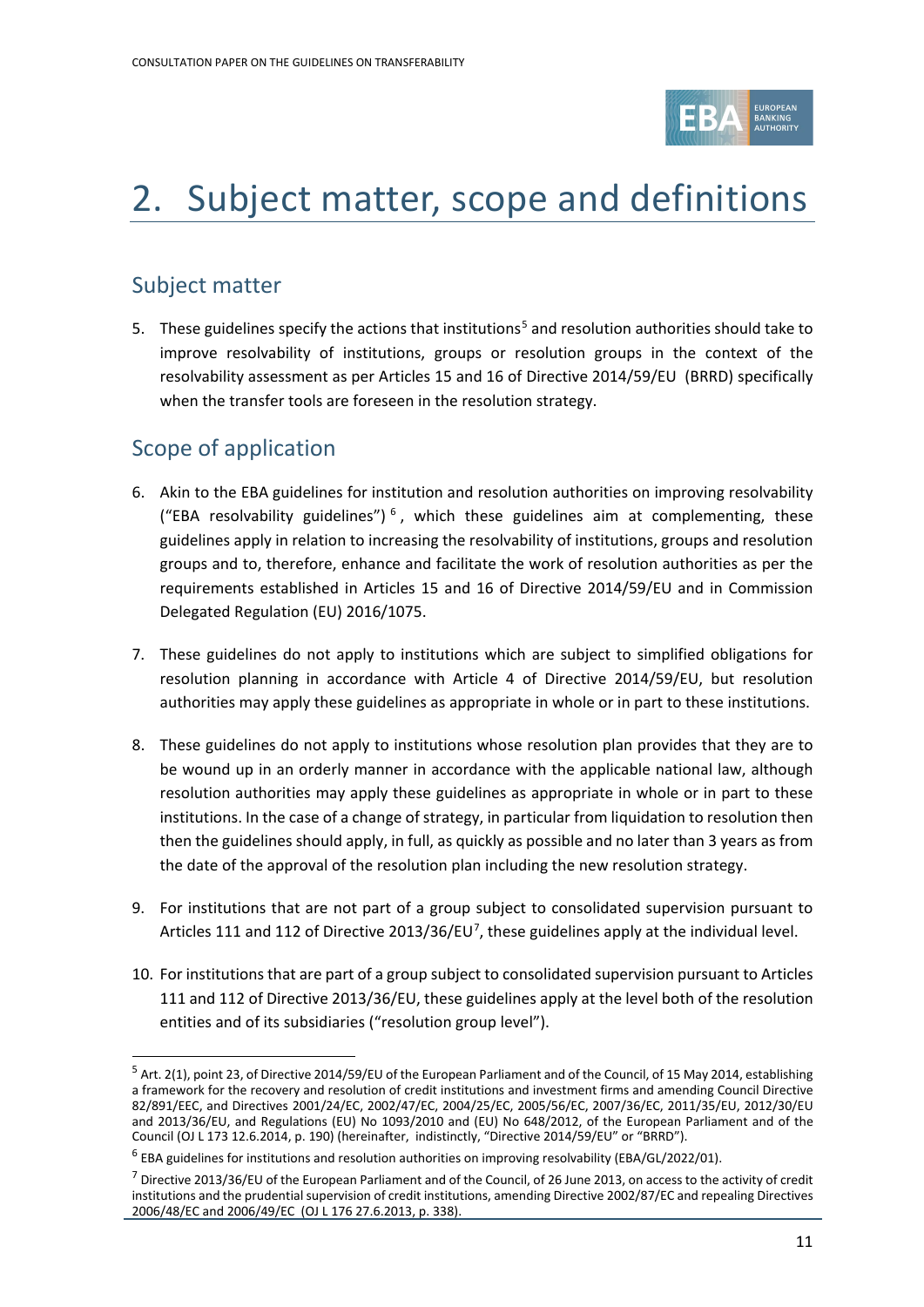

11. Resolution authorities should make sure guidance addressed to institutions under these guidelines are applied in an appropriate and proportionate way and that the burden entailed by the support of institutions in the transfer perimeter identification and in the preparation for the operational transfer is limited, to the extent possible, to the objectives defined in these guidelines.

## Addressees

12. These guidelines are addressed to resolution authorities as defined in point (2) (v) ("resolution authorities") of Article 4 of Regulation (EU) No 1093/2010 and to financial institutions that are entities within the scope of Directive 2014/59/EU as defined in point (1) of Article 4 of Regulation No 1093/2010 ("institutions").

## Definitions

13. Unless otherwise specified, terms used and defined in Directive 2014/59/EU have the same meaning in the guidelines.

# 3. Implementation

# Date of application

<span id="page-11-0"></span>14. Akin to EBA resolvability guidelines, these guidelines apply from **1 January 2024**.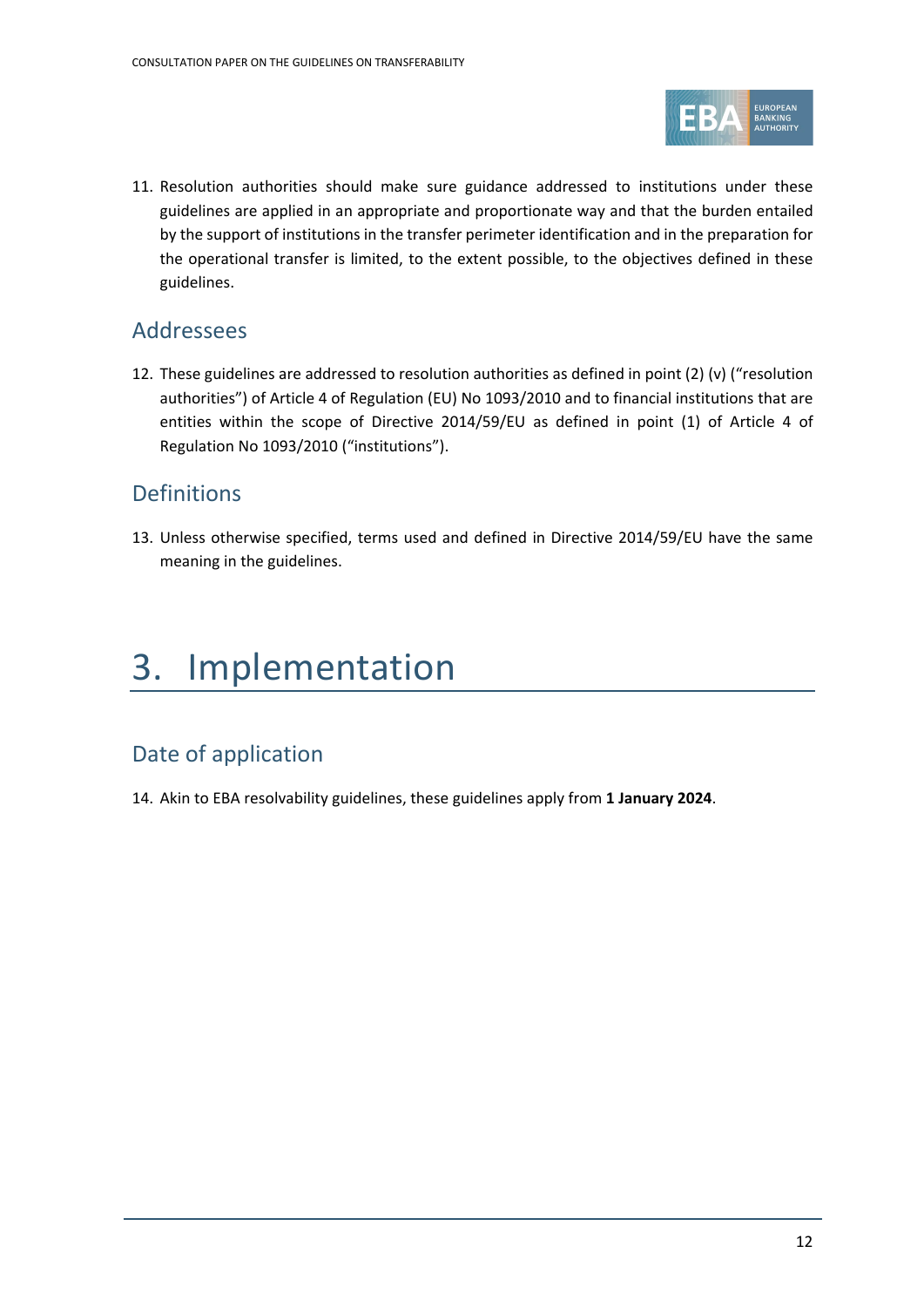

# 4. Definition of the transfer perimeter

- <span id="page-12-2"></span>15. Although the methodology for the definition of the entity or entities, business lines or portfolios of assets, rights and/or liabilities to be transferred ("transfer perimeter") remains resolution authorities' responsibility, institutions should be able to implement this definition, identifying impediments and proposing potential enhancements aiming at improving the credibility and feasibility of the transfer strategy or tool<sup>[8](#page-12-0)</sup> as described in the resolution plan. Institutions should be able to identify and isolate upon request the components of the transfer perimeter as defined by and under the guidance of resolution authorities in line with article 11 BRRD, test the applicability of the transfer perimeter under different scenarios as communicated by the resolution authorities in accordance with articles 10.3., 10.7., point (j), and 12.3 BRRD.
- <span id="page-12-5"></span><span id="page-12-4"></span>16. Resolution authorities, while setting the methodology for the definition of the transfer perimeter in resolution plans, in accordance with Articles 10.1, 10.7., point (j), and 12.3, point (b), BRRD, should consider:
	- a. the tools' purposes (as per the resolution strategy defined for the institution)<sup>[9](#page-12-1)</sup> and the activities of institutions. Ultimately, the core transfer perimeter should be composed by assets, rights and/or liabilities that are essential or critical to be transferred to comply with the resolution objectives, the regulatory obligations (including protected liabilities under art. 44 BRRD or obligations under art. 73 BRRD) and the tool purposes ("first layer of the transfer perimeter") and its determination should correspond with a list of criteria further refined in section 4.1. below;
	- b. the interconnections within the institution. Subject to the previous subparagraph (a), the interconnections that cannot be removed without time-consuming and costly efforts or due to legal restrictions (including those regarding the safeguards stipulated in arts. 76-80 BRRD) should be integrated into the transfer perimeter (second layer of the transfer perimeter) in line with section 4.2. below.
- <span id="page-12-6"></span>17. Institutions should flag to resolution authorities transferability impediments while applying the transfer perimeter definition to their assets, rights and/or liabilities. The assessment of the transfer impediments should give a special attention to cross-border issues in line with section 4.3.
- <span id="page-12-3"></span>18. While setting the methodology for the definition of the transfer perimeter and with the aim to develop a resolution strategy that best achieves the resolution objectives, resolution

<sup>8</sup> "Transfer strategies or tools" refers to sale of business (either via share deal or assets deal), bridge institution (also called closed bail-in) and assets separation tool.

<span id="page-12-1"></span><span id="page-12-0"></span> $9$  The transfer tools have different purposes. For example, the asset separation tool serves the purpose of transferring assets, rights and/or liabilities that hinder the viability of an institution subject to resolution or a bridge institution (art. 42 BRRD), whereas the bridge institution tool and the sale of business tool will aim at transferring a combination of assets (prominently performing assets), rights and liabilities worthy to be continued.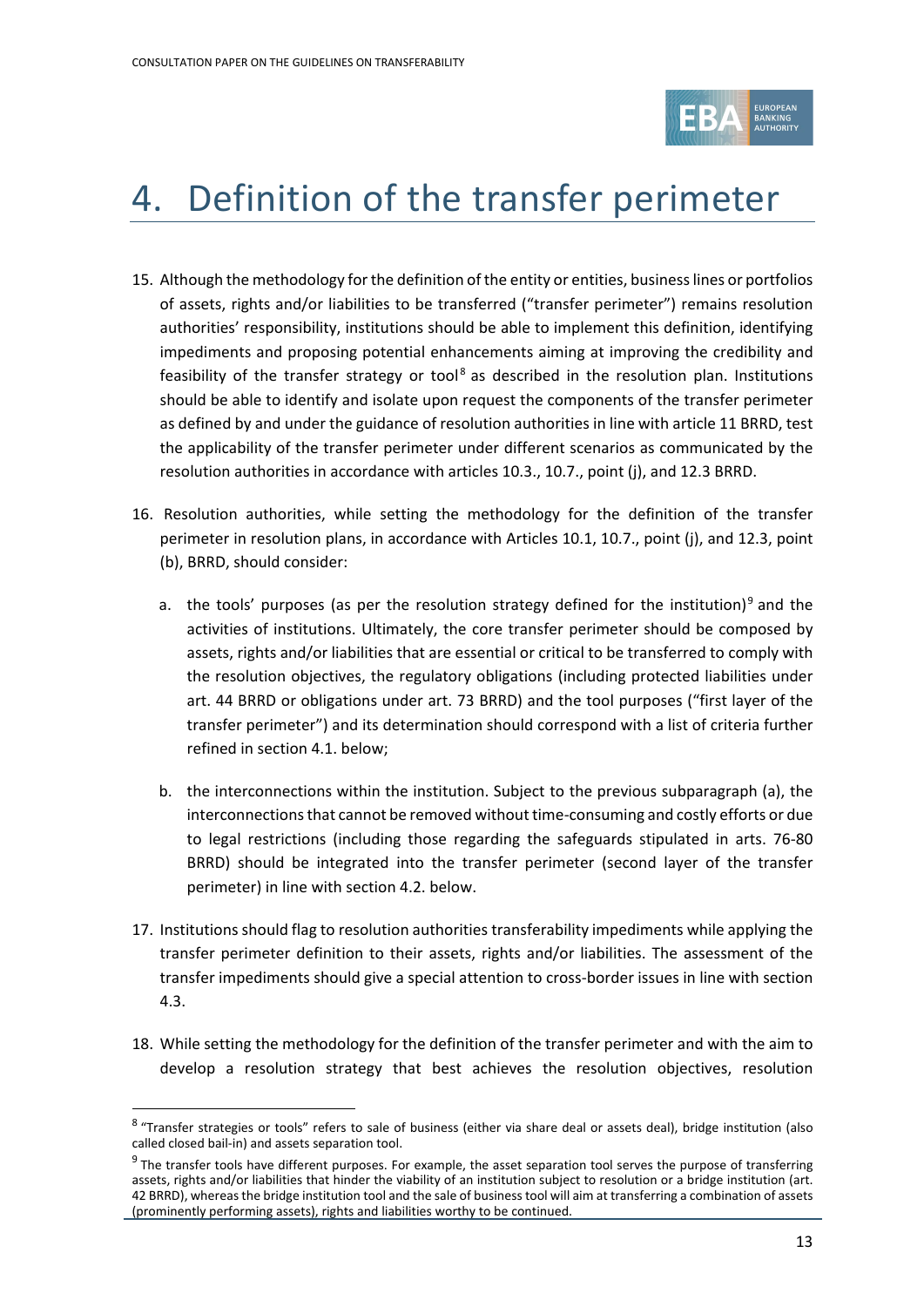

authorities should consider the possibility to divide the perimeter into different units in order to prepare for different scenarios, cater for a combination of transfer tools, allow different successive transfers and combinations under the same resolution tool or to multiple recipients, which may be needed.

# 4.1 Specific considerations for each transfer tool

## **4.1.1 Sale of Business (SoB)**

- 19. If a resolution strategy includes the SoB tool, resolution authorities should evaluate, as part of the resolution planning, the execution risk of asset and share deals $10$  and consider the least intrusive transaction that achieves best the resolution objectives in compliance with paragraphs [15](#page-12-2) to [18.](#page-12-3)
- 20. For share deals, institutions should analyse how the transfer perimeter attracts market interest given the aim to maximise, as far as possible, the sale price for the transfer perimeter, considering recovery planning work, comparable transactions, valuation references or market trends. They should then communicate the outcome of this analysis to the resolution authorities, in order for them to factor it in their transferability assessment in the context of resolution planning. This assessment should consider, when available, the activities, business model, financial performances, client relationships, distribution channels and geographic breakdown of the transfer perimeter.
- <span id="page-13-1"></span>21. For asset deals, institutions should analyse the extent to which the transfer perimeter attracts market interest, by considering additional items that would make the perimeter more appealing to the purchaser, including cash, other liquid assets and performing loans. They should then communicate the outcome of this analysis to the resolution authorities, in order for them to factor it in their transferability assessment in the context of resolution planning.
- <span id="page-13-2"></span>22. In line with paragraph [15](#page-12-2) of these guidelines, institutions should help identifying available opportunities to improve the transfer perimeter definition with the aim of facilitating the implementation of the transfer. In particular, institutions should consider whether the transfer perimeter could be simplified in order to reduce the execution risks in resolution. They should also consider options to be applied to the transfer perimeter definition in order to maximize the success of the transfer such as guarantees on a portfolio of assets (art. 101.1(a) BRRD) or "carve-outs" of certain unwanted assets, rights and/or liabilities that are not needed for the continuity of critical functions and/or core business lines, leveraging on the identification of transfer perimeter units as per paragraph [18.](#page-12-3)
- 23. Institutions should also analyse the market capacity to absorb the transfer perimeter, assessing the existence of third-party investors with sufficient funds, in case of credit institutions with excess capital and/or sufficient market access, previous integration experience and fit with

<span id="page-13-0"></span> $10$  A share deal consists in a transfer (as defined in point (c) of article 63.1 BRRD) of instruments of ownership (as defined in article 2.1(61) BRRD) to a recipient (as defined in article 2.1(80) BRRD), while an asset deal is a transfer (as defined in point (d) of article 63.1 BRRD) of assets, rights and/or liabilities to a recipient (as defined in article 2.1(80) BRRD).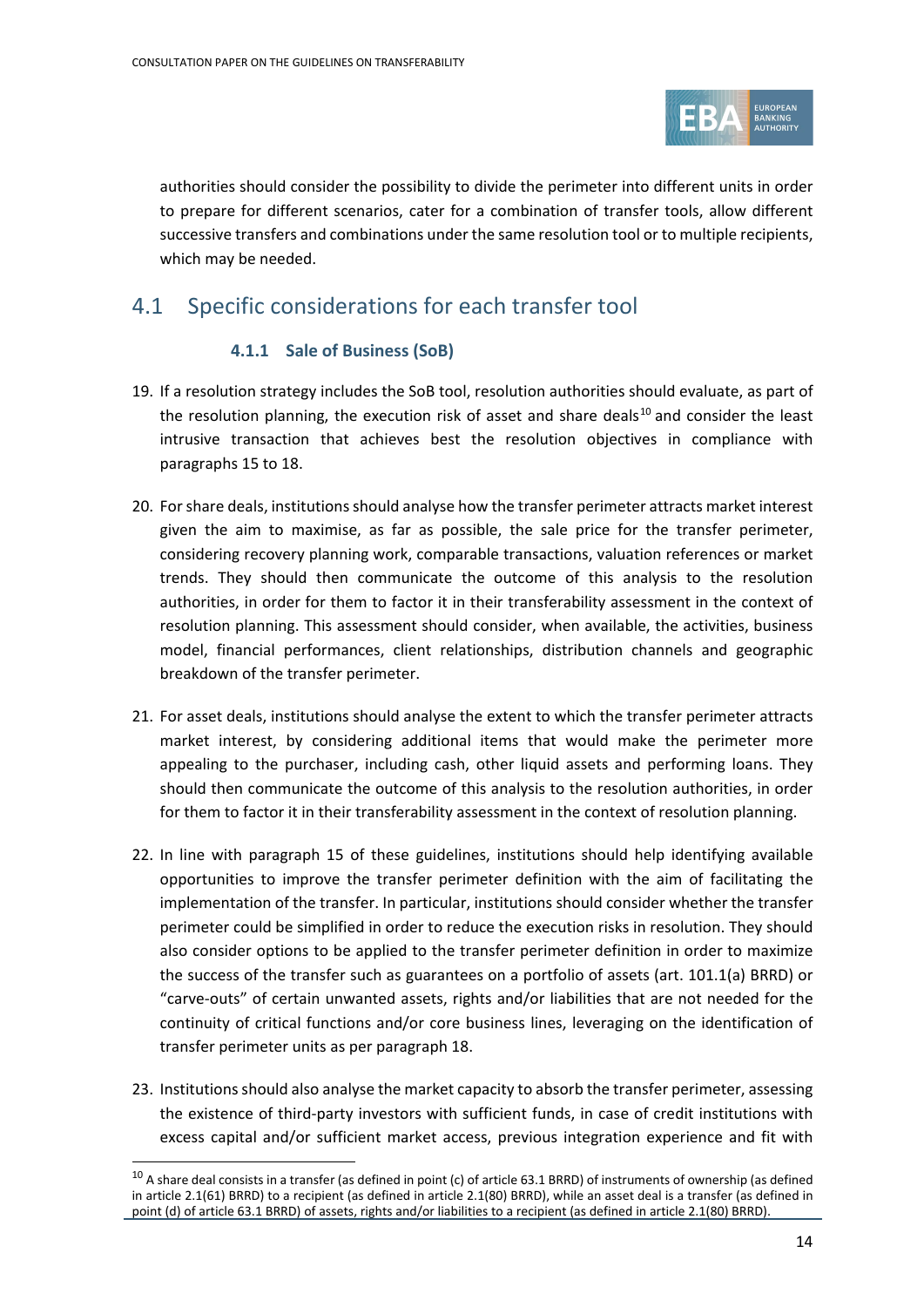

regards to competition and strategic considerations. They should then communicate the outcome of this analysis to the resolution authorities.

- 24. Resolution authorities should leverage on the exercise described in paragraphs [21](#page-13-1) and [23](#page-13-2) of the guidelines above to consider the possibility of different potential acquirers for different parts of the transfer perimeter according to the markets concerned, their absorption capacity or the geography of the activities, in order to maximise the chances of success of the transfer strategy and support resolvability. Where necessary, in line with article 39.1 BRRD, resolution authorities should consider the division of the transfer perimeter into units in order to better tailor the resolution strategy to the unforeseeable conditions of resolution and the different possible scenarios to be tested.
- <span id="page-14-2"></span>25. To the extent possible and in order to further enhance resolvability, institutions should analyse the potential perimeter shifts that could arise while the institution's business is evolving and the economic conditions are changing, and communicate the outcome of this analysis to the resolution authorities. Structural changes and predictable impacts should be considered as much as possible. As a minimum, the impact of recovery options on the assets, rights and/or liabilities eligible to the core (first layer) transfer perimeter based on paragraphs [16.](#page-12-4)[a,](#page-12-5) [22](#page-13-1) and [23](#page-13-2) above, of these guidelines, should be considered.

### **4.1.2 Bridge Institution (BI)**

- <span id="page-14-1"></span>26. Resolution authorities should consider the objectives and the exit strategy of the BI, given the scenario considered, when setting the methodology for the definition of the perimeter to be transferred to a BI, subject to paragraphs [15](#page-12-2) and [16](#page-12-4) of these guidelines. In particular, the core (first layer) transfer perimeter may be defined differently if the BI is set up to further implement the required separation within the institution, or to collect assets, rights and liabilities from different institutions subject to resolution in accordance with article 40.1 BRRD, or if the BI is to be sold as a whole or in pieces in line with article 41.2 BRRD.
- 27. Institutions should support resolution authorities by testing the applicability (under paragraph [18](#page-12-3) of these guidelines) of the transfer perimeter definition, supporting the execution risk assessment, advising on potential enhancement of the transfer perimeter and assessing the market appetite and capacity to absorb the transfer perimeter. This contributes to having resolution authorities maximising the marketability of the BI and support the choice of this resolution tool in resolution plans.
- 28. Institutions should assess the risk profile of the transfer perimeter eligible assets, rights and liabilities and support resolution authorities' evaluation of their compatibility with the viability of the BI, which is meant to continue the provision of critical functions. Ultimately, the risk profile (including credit risks, market risks or operational risks) of the transfer perimeter should not jeopardise the viability of the BI before it is subject to the sale process  $^{11}$  $^{11}$  $^{11}$ .

<span id="page-14-0"></span> $11$  Depending on the resolution strategy and the BI exit strategy, the risk profile of the transfer perimeter might also dissuade potential buyers in cases, such as if the risk profile entails high levels of capital.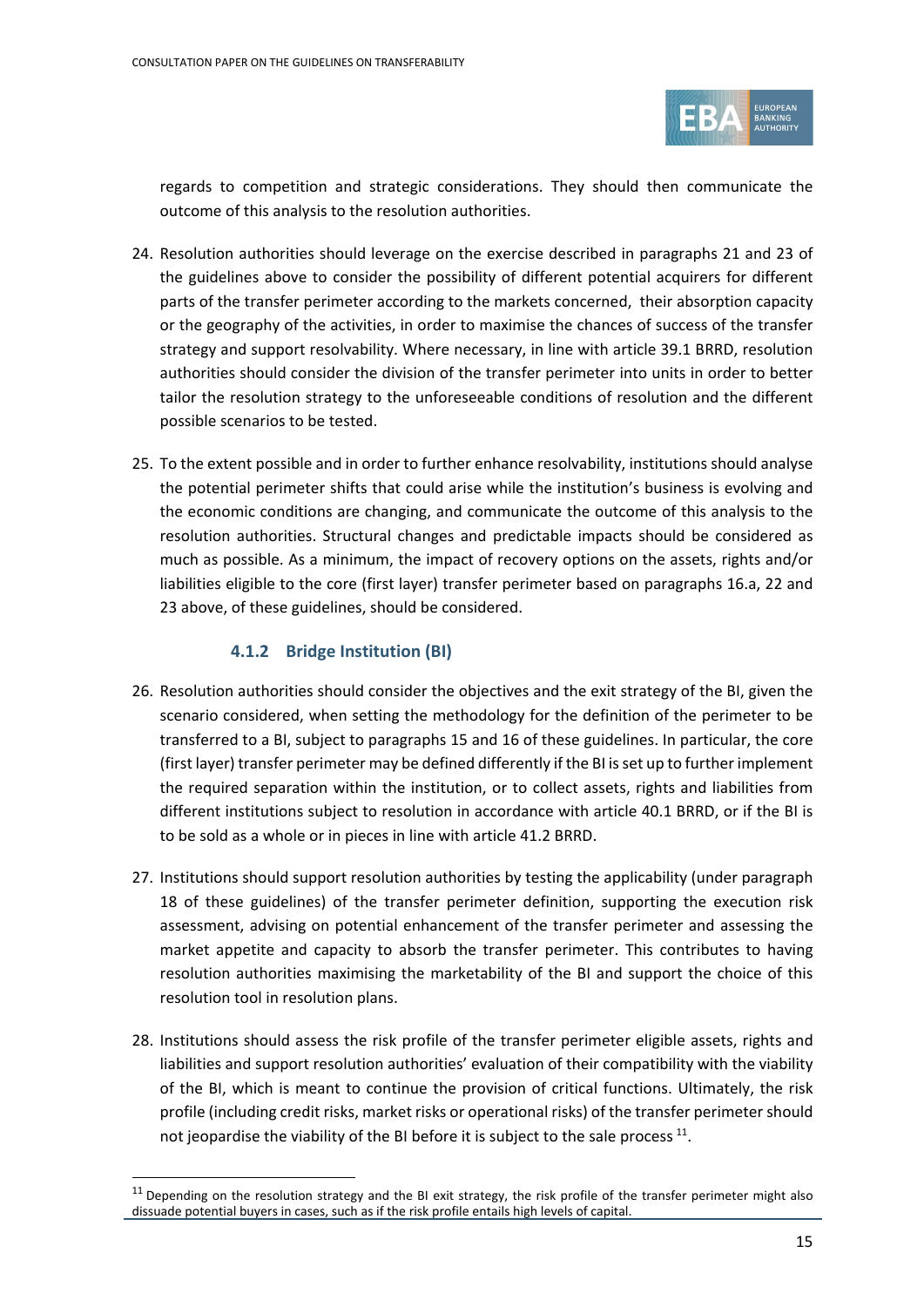

- <span id="page-15-0"></span>29. Should the BI be designed to support only one institution, the institution should support the resolution authority when assessing the capital and liquidity position calibration of the transfer perimeter, ensuring that the value of the liabilities, in line with Art. 40.3 of the BRRD, does not exceed the value of the assets, and the resolution authority should assess the impact of the transfer perimeter on the capital and liquidity positions of the BI**[12](#page-15-1)**. Similarly, in order to ensure a balanced liquidity position of the BI, the maturity profile of the assets should be in line with the maturity of the liabilities (ideally shorter) and specific attention should be given to the total interest rate weighting on the liabilities as compared to the total interest rate stemming from the assets.
- 30. In order to further enhance resolvability, institutions should support resolution authorities to assess the potential perimeter shifts as laid down in paragraph 25 of these guidelines likely to affect the transfer perimeter as defined in paragraphs [16.](#page-12-4)[a](#page-12-5) and [26-](#page-14-1)[29](#page-15-0) of these guidelines.
- 31. Resolution authorities should consider the conditions under which transfers back to the institution would be necessary and/or advantageous with regards to the resolution strategy. This consideration should apply at the level of the transfer perimeter unit.
- 32. Resolution authorities should consider whether it is feasible to operate a share deal under the exercise of BI.

## **4.1.3 Asset Separation Tool (AST)**

- 33. Institutions, based on the information communicated by resolution authorities<sup>[13](#page-15-2)</sup>, should flag to authorities the assets, rights and/or liabilities that meet the conditions of article 42.5 BRRD and the principles laid down in EBA guidelines on the asset separation tool $14$  in order to examine to which extent the AST can be applied as per article 12.3(b) BRRD.
- 34. Institutions, based on the guidance from resolution authorities, should identify items to be included in the transfer perimeter so that they fit with the assets management company's (AMC) characteristics as defined by resolution authorities. In this vein, in accordance with Art. 42.5(c) BRRD, resolution authorities should assess whether the transfer is necessary to maximise liquidation proceeds, therefore the AMC business model and exit strategy should not be disregarded. In particular, resolution authorities should ensure that:
	- the transfer perimeter is in line with the AMC business model, if already set up, or consider the business model of an AMC to be set up. AMCs can be designed to be single-asset focused or specialised in a geographical area;

<span id="page-15-1"></span> $12$  The strategy to capitalize the BI would have an effect on the transfer perimeter as a greater difference between the value of the assets and the value of the liabilities would support the capital position of the BI

<sup>&</sup>lt;sup>13</sup> The transfer perimeter to be transferred under article 42 BRRD can be transferred to one AMC, to several AMCs or be a combination with units from other institutions (as already happened in systemic scenarios) in the AMC.

<span id="page-15-3"></span><span id="page-15-2"></span><sup>&</sup>lt;sup>14</sup> EBA guidelines on the determination of when the liquidation of assets or liabilities under normal insolvency proceedings could have an adverse effect on one or more financial markets under Article 42(14) of Directive 2014/59/EU (EBA/GL/2015/05).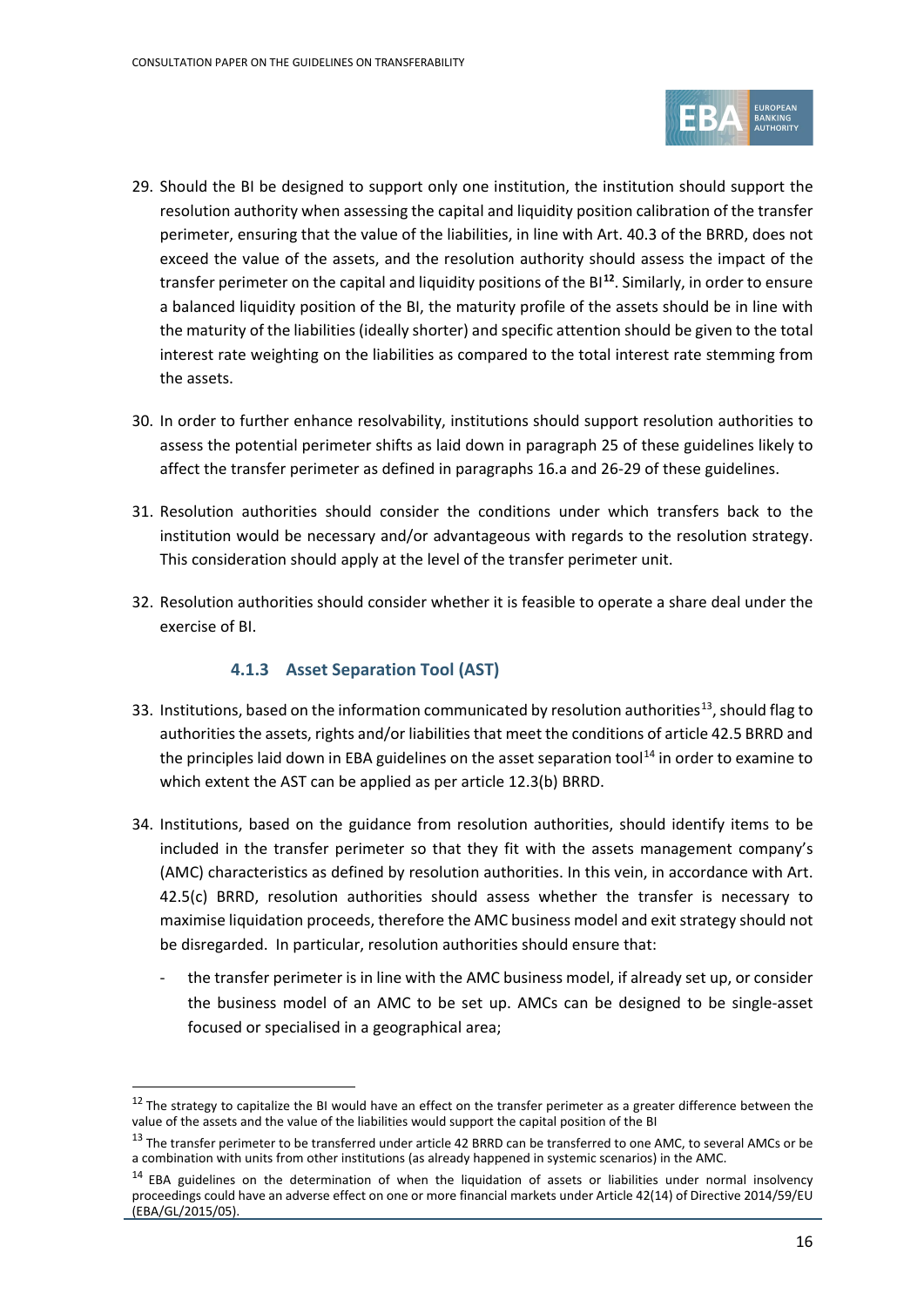

- especially in the case of an AMC that is expected to absorb portfolios and activities from different institutions, there is coherence between the transfer perimeter and the disposal strategy ensuring the maximisation of the liquidation proceeds, avoiding the destruction of value and triggering scale effects;
- the transfer perimeter allows, as much as possible, the AMC to reach a critical size in order to benefit from economies of scale. Ideally, the critical size should remain within the proportions of the market in which it operates $^{15}$ ;
- the transfer perimeter puts the AMC in a position to recover a long-term value greater than the market value at the valuation date in line with paragrap[h 35](#page-16-0) of these guidelines, which means that portfolios with negative long-term prospects should be considered carefully.
- <span id="page-16-0"></span>35. Resolution authorities should set a methodology for the institutions to structure the transfer perimeter destined to the AMC under the AST in such a way that the long-term value of the perimeter is above its market value, in order to avoid the destruction of value, minimise the cost of resolution and protect public funds (article 31.2 BRRD). The long-term value can be estimated based on the current market value for performing portfolios. However, the issue arises for impaired or non-performing portfolios, in which cases the authorities should assess the perspectives of improvement for the concerned portfolios and markets derived from available market analyses, leverage on the supervisors' assessment and assess potential combinations with performing assets (combination of different units as per paragraph [18](#page-12-3) of these guidelines) to positively impact the overall profile of the transfer perimeter.
- 36. In order to further enhance resolvability, institutions should support resolution authorities to assess the potential perimeter shifts as laid down in paragraph [25](#page-14-2) of these guidelines susceptible to affect the transfer perimeter.
- 37. Resolution authorities should consider the conditions under which transfers back to the institution would be necessary and/or advantageous with regards to the resolution strategy. Said consideration should apply at the level of the transfer perimeter unit.

# 4.2 Assessment of interconnections

<span id="page-16-2"></span>38. In order to support the requirement referred to in paragraphs 99-101 of the EBA resolvability guidelines and to ensure the continuity of the transfer perimeter once separated from the rest of the group as per paragraph [16.](#page-12-4)[b](#page-12-6) of these guidelines, institutions should be able to explain to resolution authorities the background analysis supporting the identification of the information covered by paragraphs 15, 16 and 44 of the EBA resolvability guidelines and supporting the resolution planning. In particular, subject to proportionality, institutions should be able to:

<span id="page-16-1"></span><sup>&</sup>lt;sup>15</sup> A too large AMC may lead to higher costs for the public authorities holding the ownership instruments of said AMC.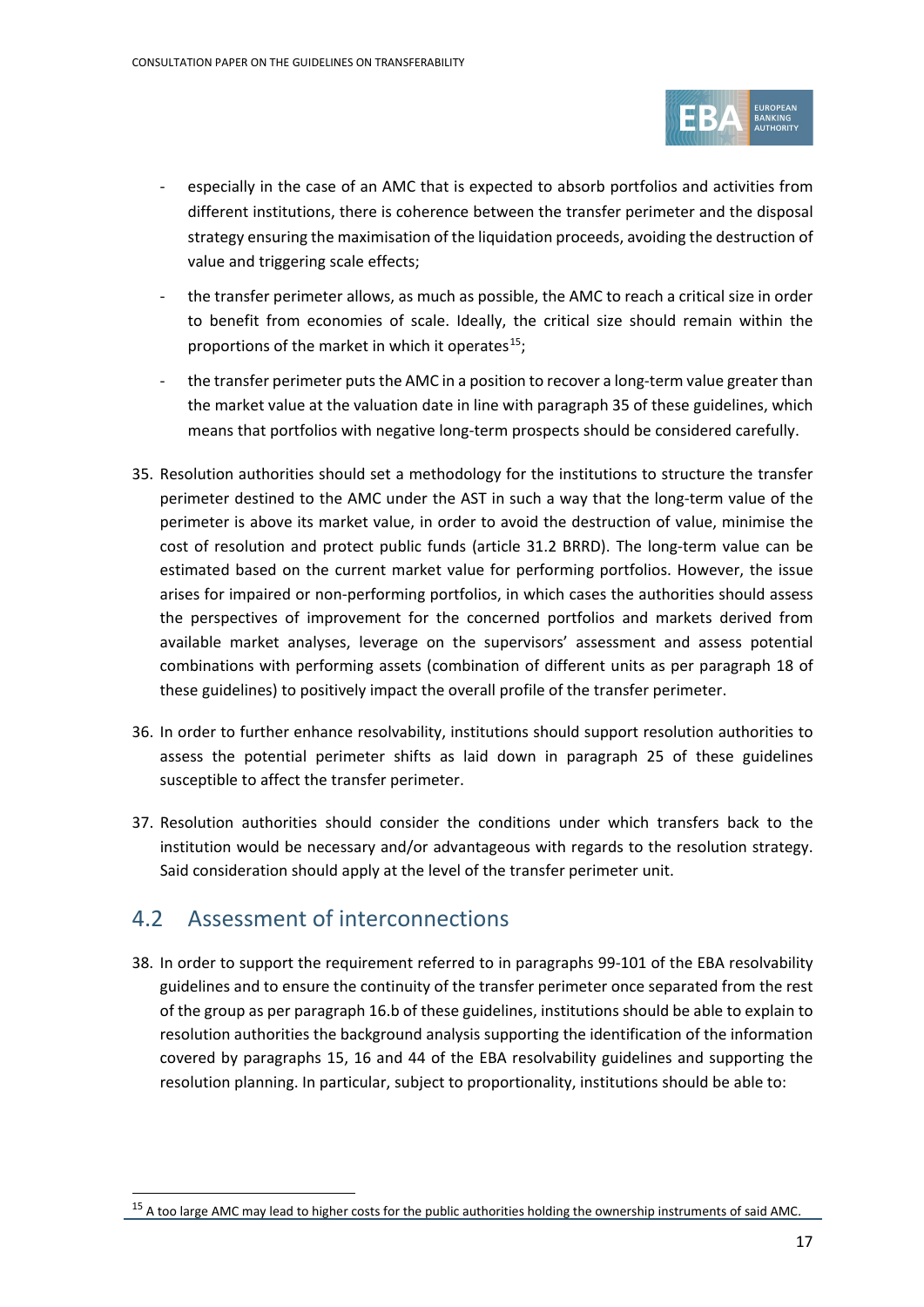

- break down core business lines and critical functions into functional processes<sup>[16](#page-17-1)</sup> and map them to organizational units as relevant;
- assess the role of organizational units and the services they provide;
- identify the corresponding elements, such as assets, liabilities, staff, resources, systems and applications, involved in the organisational units as relevant.
- 39. Institutions should highlight to resolution authorities potential issues in separating elements of the organisational units from the core (first layer) transfer perimeter components (separability conflicts), either because they cannot be easily substituted, because they might entail additional and disproportionate risks, or because their separation would be suboptimal with regards to the resolution objectives. The potential separability conflict identification process should consider the elements laid down in paragraphs [40](#page-17-0) to [47](#page-19-0) of these guidelines and should leverage as much as possible on recovery planning work. The outcome is expected to feed into the transfer perimeter definition in the resolution plan and the feasibility assessment of the resolution strategy.

### Financial Interconnections

- <span id="page-17-0"></span>40. In line with paragraph 100 of the resolvability guidelines, institutions should provide resolution authorities with the identification of the connections safeguarded by Art. 76-80 BRRD.
- 41. In order to (i) avoid unnecessary financial disturbances and to ensure reliability of financial services provided by the transfer perimeter or (ii) limit the funding instabilities of the activities to be continued (including under the AST for the legacy entity), the core transfer perimeter should, when possible and subject to paragraph [44](#page-19-1) of these guidelines, be transferred with the connected financial obligations and protections. Therefore, in the resolution planning, institutions with transfer strategies included in their resolution plans should:
	- identify financial linkages between off- and on balance sheet exposures and liabilities and, in particular, guarantees (including, where relevant, references to: scope<sup>17</sup>; duration; early termination rights; change of control or cross-default clauses; or applicable law) given and received distinguishing external guarantees and intra-group guarantees. Intragroup guarantees<sup>[18](#page-17-3)</sup> should be particularly assessed in order to evaluate whether they should be transferred or cancelled without causing unwanted havoc;
	- identify existing hedges not already captured by the safeguards referred to above;

<span id="page-17-1"></span> $16$  Functional processes can be defined as the day-to-day activities supporting the business lines.

<span id="page-17-2"></span><sup>&</sup>lt;sup>17</sup> Such as, for instance, letters of comfort.

<span id="page-17-3"></span><sup>&</sup>lt;sup>18</sup> Intragroup guarantees, in the context of these guidelines, are to be broadly understood as loss transfer mechanisms.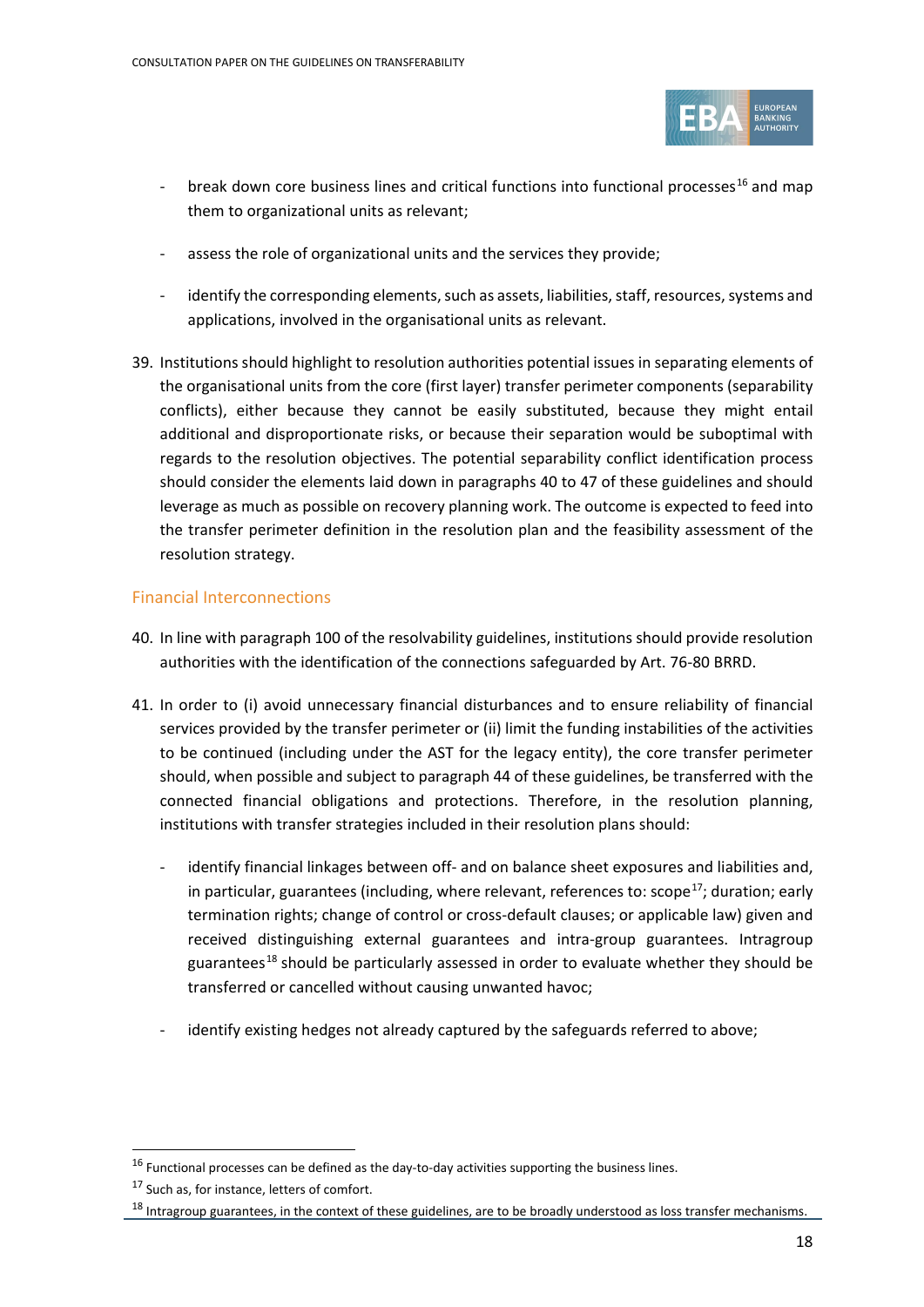

- identify the organizational units that are responsible for the provision of funding and their contractual interlinkages with other units, taking into account cash in- and outflows and counterbalancing capacity;
- develop, when necessary, arrangements ensuring the maintenance of existing agreements in and post resolution, the continuity of back-to-back transactions of the separated units, the access to currencies by the separated units $19$ .

### Legal Interconnections

- 42. In order to support resolution authorities, institutions should identify legal interconnections between the core transfer perimeter and the rest of the institution including, but not limited to:
	- a. At inter-entity level: (i) cross-entity ownership instruments; (ii) tax linkages; (iii) obligations towards the other cooperative members when relevant; (iv) legal relationship between the entities and any solidarity mechanisms or institutional protection schemes (IPS); (v) relevant contracts with exclusion clauses, such as, joint venture or other partnerships, for instance, with insurance companies.
	- b. At the level of organisational units: legal interconnections due to existing service obligations under service level agreements or not, employee contracts and collective agreement<sup>[20](#page-18-1)</sup>, and contractual provisions attached to each unit's assets and liabilities.
- <span id="page-18-3"></span>43. Institutions should identify potential separability conflicts related to the aforementioned elements and deliver to resolution authorities all the needed information in order to clarify the following elements:

(i) the potential consequences of the transfer perimeter definition on the institution's ownership structure and on the acquirer independence<sup>[21](#page-18-2)</sup>;

(ii) whether the second layer of the transfer perimeter could be structured in a way that it does not lead to unnecessary losses due to tax reasons;

(iii) whether cooperative arrangements should be continued and could benefit the transfer perimeter;

<span id="page-18-0"></span><sup>&</sup>lt;sup>19</sup> The Group separability assessment will have identified the financial interdependencies between organisational units and in particular the financial obligations of one to another, the funding movements within the Group, and the currency sourcing.

<span id="page-18-1"></span><sup>&</sup>lt;sup>20</sup> Pursuant to article 5(1) of Transfers of Undertakings Directive 2001/23/EC (TUPE) and article 34(4) BRRD, the automaticity of the transfer of employee contracts might not apply under a transfer using any of the bridge institution, sale of business, or asset separation tools.

<span id="page-18-2"></span> $21$  The transfer of ownership instruments to external parties could potentially have negative impact on either the institution in resolution (e.g. by changing the ownership structure in a suboptimal way) or on the acquirer (e.g. by maintaining a link and potentially transferring additional losses between the institution subject to resolution – legacy entity – and the acquirer).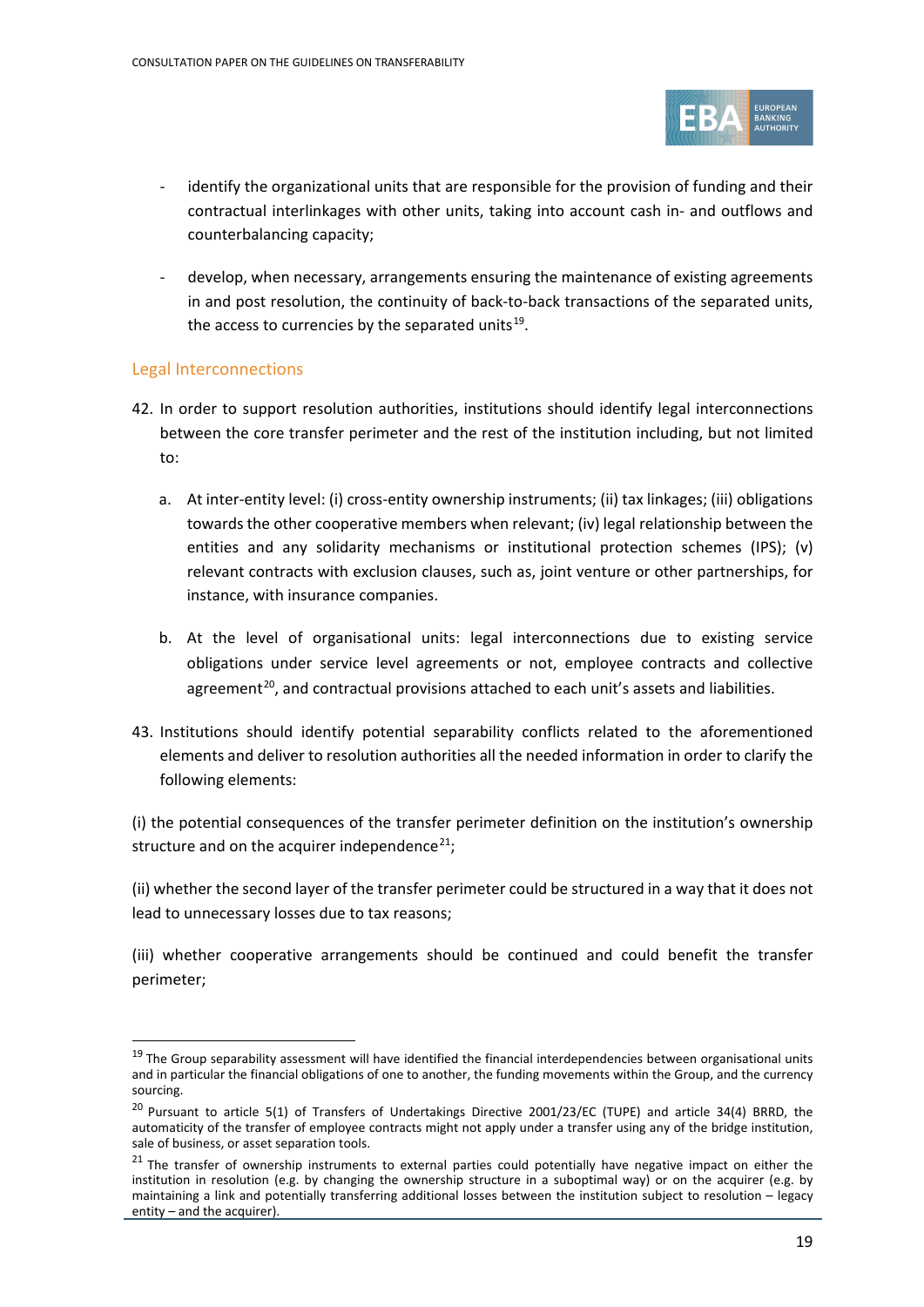

(iv) whether the membership in IPS, association or similar solidarity arrangements can still be continued for the transfer perimeter and the potential related obligations attached to the transfer perimeter, also assessing, where applicable, whether waivers for the IPS/association (such as those foreseen under articles 113 (7) and 49(3) CRR) are continued or terminated in resolution and what the implications would be;

(v) whether and to what extent potential litigation risks (including litigation risks stemming from the resolution action itself under the guidance of resolution authorities) weigh on the transfer perimeter.

<span id="page-19-1"></span>44. Resolution authorities should assess to what extent powers under article 64.1 BRRD to amend or cancel contracts could be used in order to better define the second layer of the transfer perimeter and remove unnecessary interconnections.

## Operational Interconnections<sup>[22](#page-19-2)</sup>

45. Additionally to mapping full-time equivalents (FTEs) to the transfer perimeter components(see paragrap[h 38](#page-16-2) of these guidelines), institutions should provide information about the expertise required for the performance of the activities included in the transfer perimeter. Ultimately, it is the understanding of the expertise that will feed into the assessment of staff substitutability and the mitigation of separability conflicts.

### Business Interconnections

- 46. Institutions should identify business interconnections, such as any cross-organisational unit link wherein a business line is operated through multiple organisational units or whose revenue is driven by the activities exercised by different organisational units, including synergies or crossactivity customers.
- <span id="page-19-0"></span>47. Resolution authorities should consider the methodology for the definition of the transfer perimeter in light of business interconnections, so that (i) the perimeter to be transferred to the AMC does not affect negatively the franchise of the business (including critical functions and core business lines) remaining with the institution subject to resolution meant to be continued, (ii) or alternatively that leaving units with the institution subject to resolution is not detrimental to the franchise of the business (including critical functions and core business lines) transferred to potential acquirer(s) or the BI.

# 4.3 Assessment of cross border aspects

48. Institutions should inform resolution authorities about the governing law and national specificities of assets, items, business and entities falling in the transfer perimeter upon request.

<span id="page-19-2"></span><sup>&</sup>lt;sup>22</sup> Under the resolvability guidelines, institutions should already demonstrate that they are able to identify all relevant services, resources, and personnel, necessary for the continuity of the core transfer perimeter..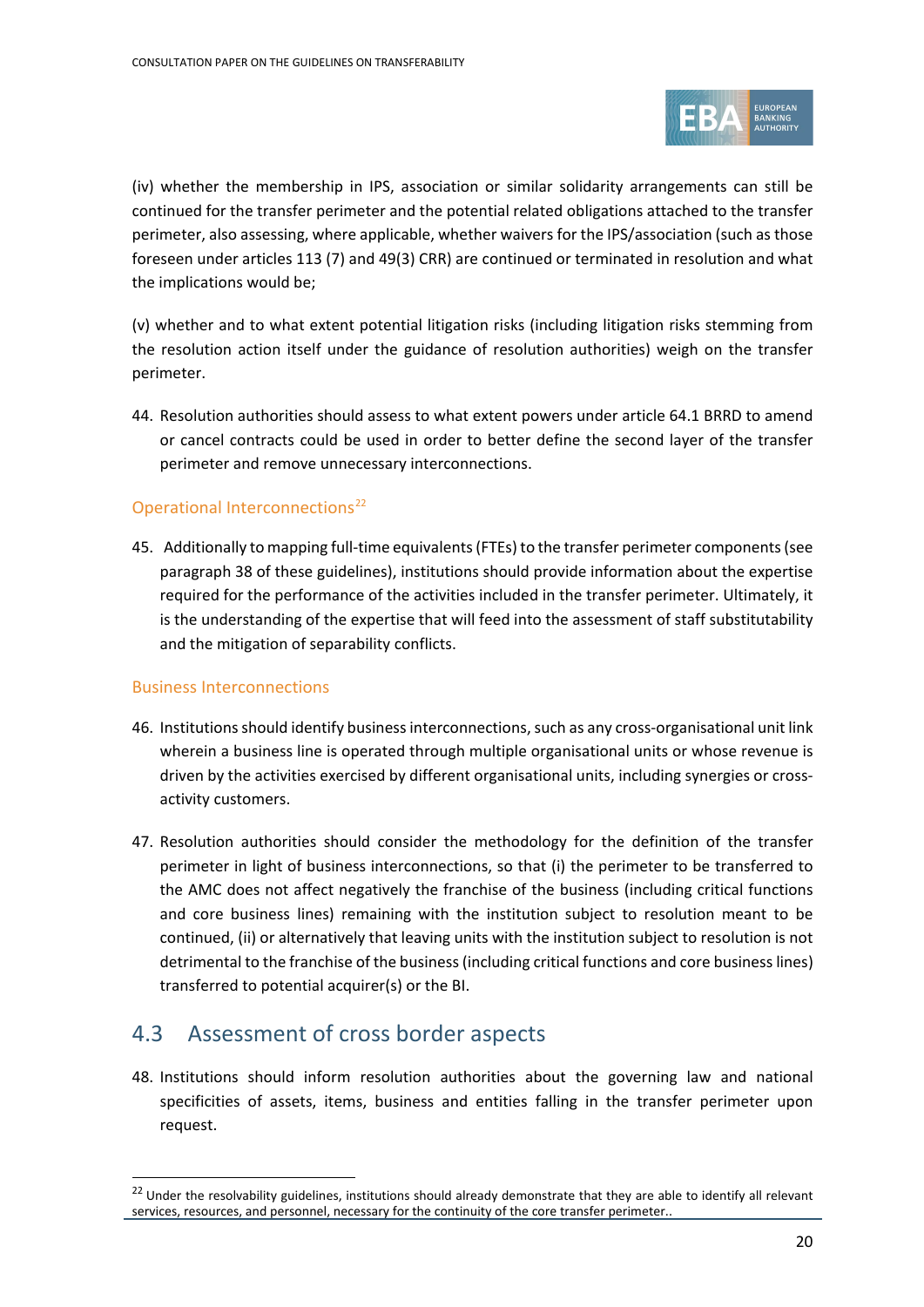

- 49. Institutions should flag items, falling in the transfer perimeter or upon request, that are only transferrable within the same Member State and identify potential workarounds.
- 50. In order to comply with article 67 BRRD and article 30 Commission delegated regulation 2016/1075, resolution authorities should discuss during the resolution planning phase with third country authorities the possibility to exercise transfer powers over items governed by the third country law. Based on the outcome of the discussion, the resolution authority will have to assess whether the following options are doable:
	- (i) The third country authority will recognize the resolution authority's transfer powers;
	- (ii) The third country authority will not recognize the resolution authority's transfer powers, but will not object a transfer validated by the entity subject to resolution;
	- (iii) The transfer will only be possible after considerable cost and time in resolution.
- <span id="page-20-1"></span>51. In order to support resolution authorities in their assessment under the previous paragraph, institutions should analyse, and inform resolution authorities about, the feasibility/credibility of:
	- a confirmatory agreement signed by the institution subject to resolution recognizing the transfer to the acquirer (either the buyer, the bridge institution or the asset management company) attesting the transfer in the terms and conditions settled by the resolution authority (in line with article 67.1(a) BRRD);
	- resolution-resilient clauses in the contracts to recognise and inform the counterparty that the contract may be subject to the exercise of resolution powers(in line with article 67.1(a) BRRD);
	- the transfer of the items governed by third country law to an ad hoc entity (such as a special purpose vehicle) under the domestic governing law and to have the entity ownership instruments transferred as part of the transfer perimeter.
- <span id="page-20-0"></span>52. Institutions should bring to the authorities' attention any case of third country law imposing to said institutions to support its subsidiary, under which third country items will have to be included in the transfer perimeter.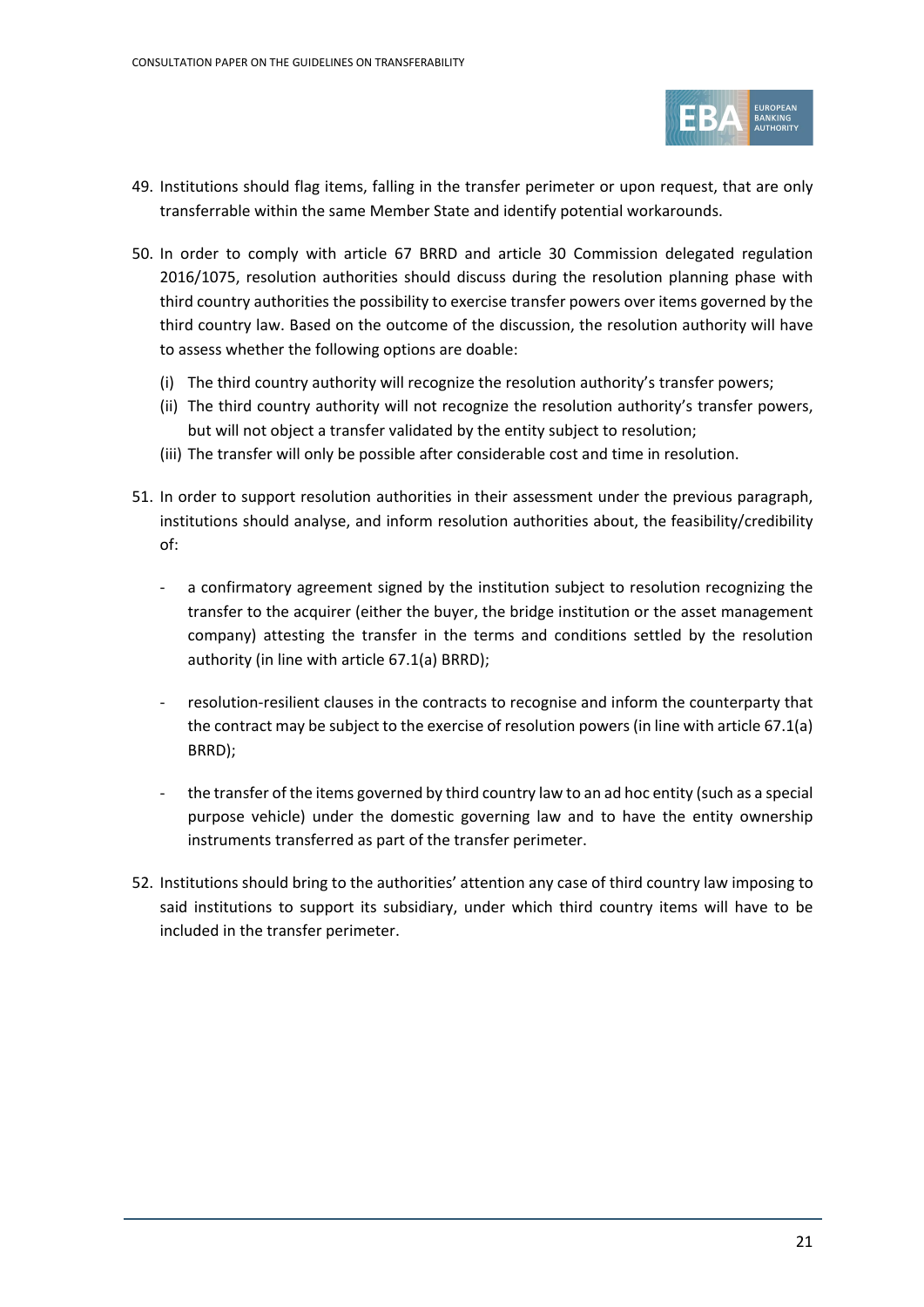

# 5. Operational transfer

- <span id="page-21-0"></span>53. Defining the transfer perimeter is only one step of the implementation of the transfer tool. Preparing for the operational transfer should be a key element of the resolvability assessment for transfer strategies. In this regard, resolution authorities and institutions should have arrangements in place in order to prepare for the sale of the transfer perimeter as defined in chapter [4](#page-11-0) and, in this vein:
	- a. Resolution authorities should develop a sale process (section 4.1.1) to support the SoB, and investigate additional preparatory measures (section 4.1.2) to support the execution of the transfer tools.
	- b. Both institutions and resolution authorities should develop capabilities to solve separability conflicts identified under section 4.2 and to implement the transfer in a timely manner (section 4.2).
	- c. Institutions should establish processes to handle the operational consequences of the transfer and should demonstrate to resolution authorities how reliable these processes are (section 4.3).
- 54. When AST and BI are the resolution tools foreseen in the resolution strategy, resolution authorities should have processes in place in order to respectively set up an AMC as per article 42 BRRD and a bridge institution as per article 41 BRRD, within an adequate timeline.

# 5.1 Sale preparation

## **5.1.1 Preparation of the sale process**

- 55. Resolution authorities should lay down in the resolution plans or in any supporting documentation how they can smoothly execute the sale process referred to in paragraph [53.](#page-21-0)a in a way as transparent as possible.
- 56. In order to ensure the feasibility/credibility of the SoB as a resolution tool, the resolution authority should, with the support of institutions, pre-define a list of criteria that potential acquirers may be expected to meet based on the features of the transfer perimeter and given the existing market players' characteristics as well as external factors (such as regulatory considerations regarding market concentration, need for licenses and authorization; and any market entry barriers). Resolution authorities should be able to leverage on the information available to supervisors and in recovery plans.
- 57. Although the sale strategy will depend on the definition of the transfer perimeter (institutionand situation-specific), resolution authorities should develop a sale process taking into consideration at least the following elements: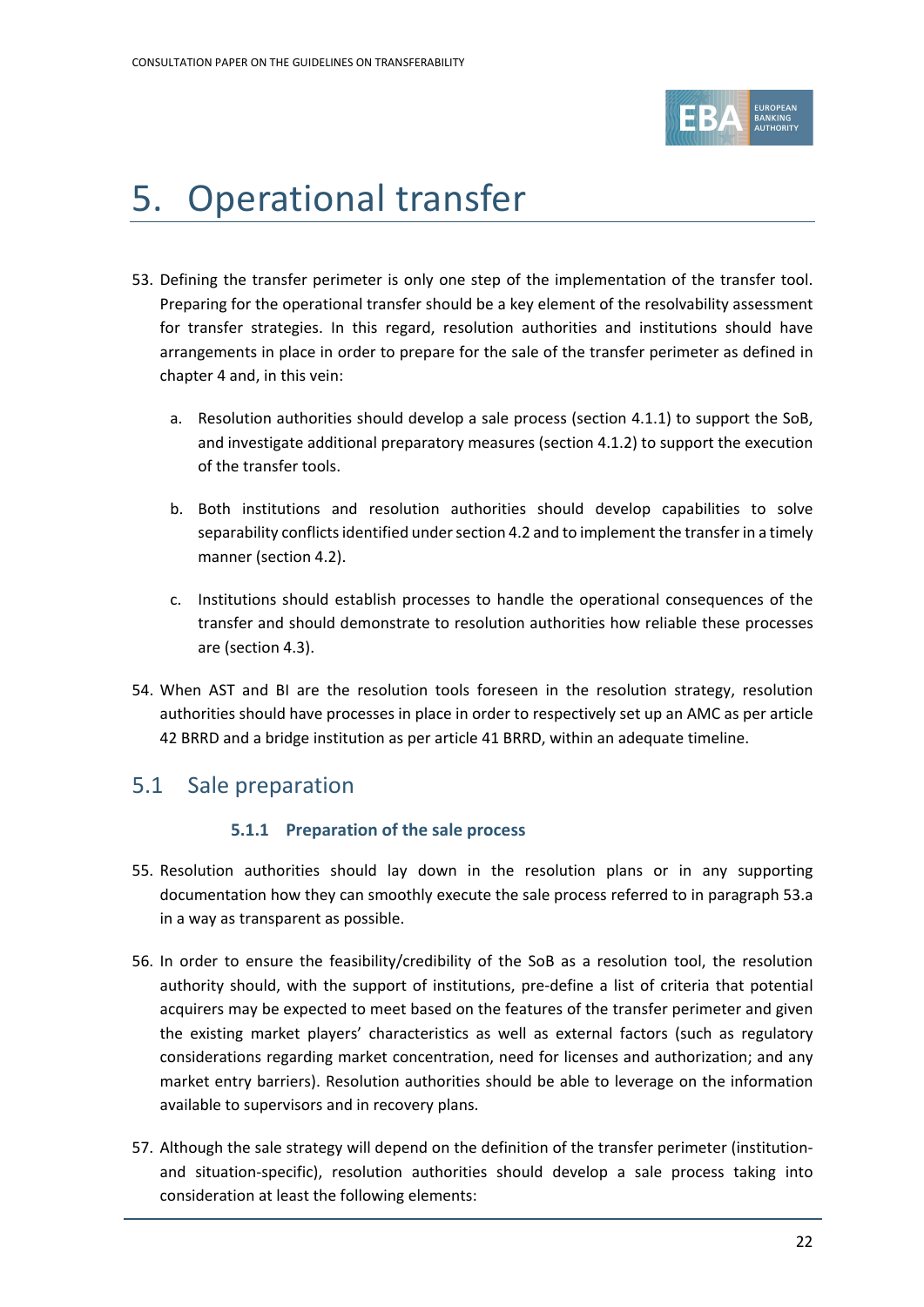

- The timeline of the sale process: a timetable with milestones and deliverables:
- The definition of operational sub-processes with a clear allocation of tasks amongst the different teams and experts covering the resolution authorities, institutions, competent authorities and all relevant actors in line with paragraph[s 59](#page-22-0) and [60;](#page-22-1)
- The composition and roles of teams and bodies;
- The documentation supporting the sale framework and marketing process (including, but not limited to term sheets; NDA and other legal documents; templates available to bidders; bid assessment sheets; criteria list; procurement documents and mandates for external consultants; and templates for media communication);
- Confidential communication channel(s), communication plan(s) and information, data and reports.
- 58. While defining a timeline in line with article 10.7(d)(j) BRRD, resolution authorities should consider the different milestones relevant to transfers and in particular the resolution planning reference date<sup>23</sup>, the valuation date<sup>[24](#page-22-3)</sup>, the resolution date<sup>[25](#page-22-4)</sup> and the transfer date(s).
- <span id="page-22-0"></span>59. Resolution authorities should identify the approvals or consents that would not fall under the exemptions referred to in article 63(2) BRRD and ensure that the sale process addresses them. Those may include the approval from the European Commission regarding the concentration of a European dimension in line with the EU Merger Control rules (EUMR)<sup>[26](#page-22-5)</sup>. Resolution authorities should consider interactions with the market authorities and any other authorities expected to intervene in the sale process. Said interactions with other authorities should occur timely and should not render the sale timeline inappropriate with regards to resolvability.
- <span id="page-22-1"></span>60. For cross border groups, cross border transfer perimeter or for cross border transactions, resolution authorities should discuss as relevant their sale framework with other resolution authorities and competent authorities in order to agree on the allocation of tasks, the information exchange and the timeline, to update the sale framework on a regular basis and to ensure the existence of confidential communication lines. Discussions may be held for instance in resolution colleges where they exist, or in Crisis Management Groups (CMGs) where they exist (for G-SIIs), or else, on an ad hoc and less formal basis.
- 61. Resolution authorities should ensure that their sale process is applicable under at least two scenarios: the sale ensuing a marketing process under article 39 BRRD (which may be qualified as 'Strategic SoB') and the sale without marketing process as provided by article 39.3 BRRD (which may be qualified as 'Accelerated SoB').

<span id="page-22-2"></span><sup>&</sup>lt;sup>23</sup> In accordance with Article 5 Commission implementing regulation 2018/1624.

<span id="page-22-3"></span> $^{24}$  As reflected in the EBA handbook on valuation for purposes of resolution (EBA valuation handbook).

 $^{25}$  As defined under Article 1(j) Commission delegated regulation 2018/345.

<span id="page-22-5"></span><span id="page-22-4"></span><sup>&</sup>lt;sup>26</sup> Council Regulation (EC) No 139/2004 of 20 January 2004 on the control of concentrations between undertakings (the EC Merger Regulation) (OJ L 024 , 29/01/2004 P. 0001 - 0022).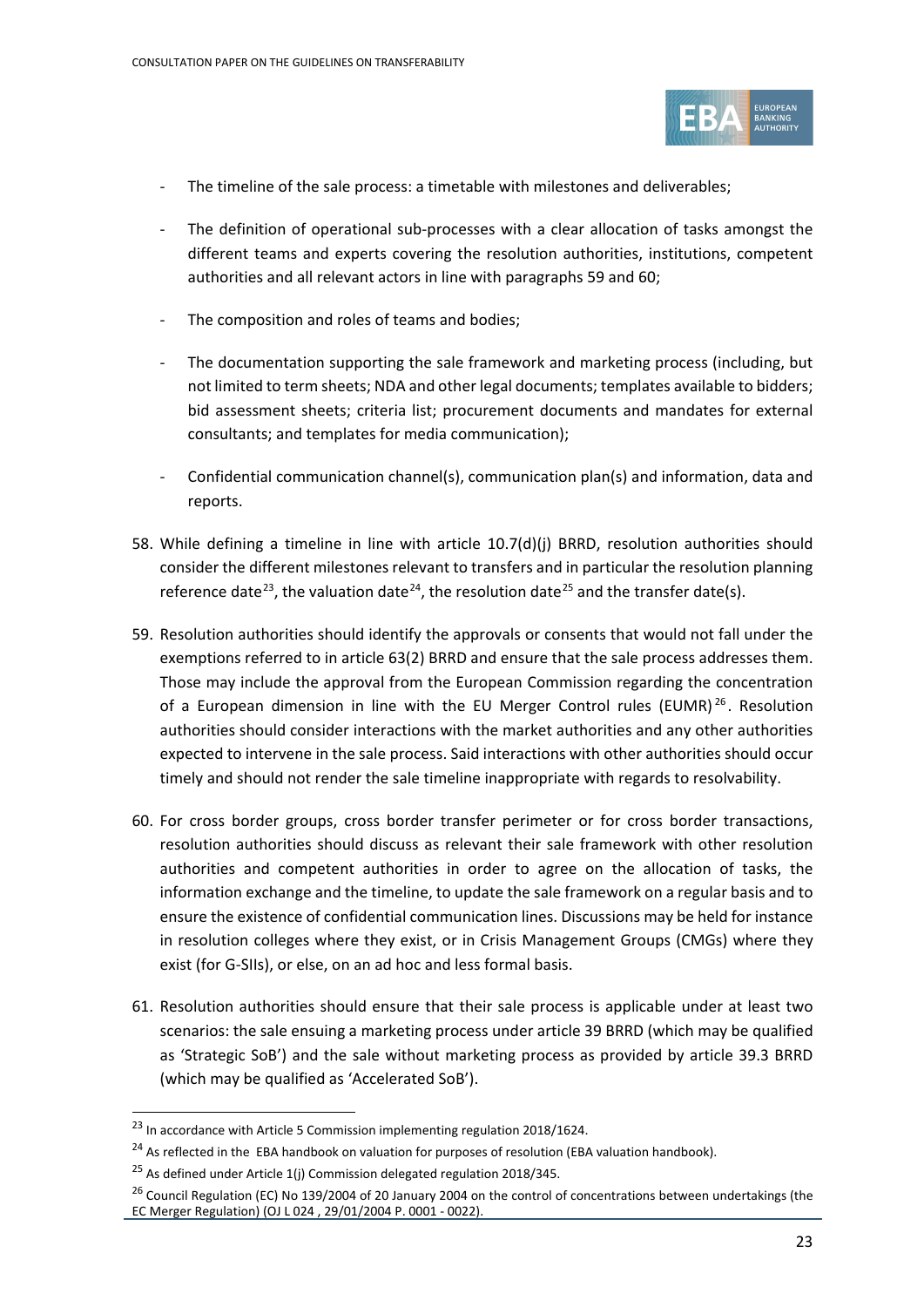

- 62. The resolution authority should be prepared to perform, as soon as possible and no later than the declaration of fail or likely to fail (FOLTF), the assessment of the marketing process feasibility in line with EBA guidelines on the effectiveness of the sale of business tool  $27$ .
- 63. The sale process should provide for a smooth execution over the resolution weekend of an Accelerated SoB. To do so, the resolution authority should be able to update (by, for instance, the performance of market monitoring activities; existing access to up-to-date relevant market data or existing processes to require expert assistance in the matter), in line with the market conditions and the transfer perimeter at the date of FOLTF, the list of criteria for potential acquirers to meet and pre-defined list of potential acquirers based on paragraph [23](#page-13-2) of these guidelines. The resolution authority should assess as early as possible the potential implications of an Accelerated SoB with regards to State-Aid rules and ensure an execution of the accelerated sale that minimises these implications<sup>[28](#page-23-1)</sup>.
- 64. For a Strategic SoB, resolution authorities should be able to update the list of criteria for potential acquirers to meet based on section 4.1. and paragraph [23](#page-13-2) of these guidelines. The sale process should provide for a smooth execution of a strategic SoB ensuring an open, transparent and non-discriminatory marketing process (marketing requirements), aiming at maximising the price of the sale and identifying any potential conflicts of interest. Said criteria should include a variety of indicators relating to the financial, legal and operational strength of the potential acquirers which should be in relation to the transfer perimeter and not designed to advantage the potential purchasers identified ex-ante. The resolution authority may request plans laying down the integration process of the transfer perimeter by the potential purchaser and highlighting the required capabilities.
- 65. Resolution authorities should prepare for the request of external assistance (including consultants, legal advisers or auditors) within the sale process or for the delegation of the marketing process. The responsibility falling to the resolution authority should not be delegated, and the resolution authority should have established a process to select and appoint external consultants based on pre-defined criteria under a defined mandate, control them and review their input, ensure absence of conflict of interest and respect of confidentiality. The mandate should clearly define, amongst others, the objectives and deliverables, the expected expertise and resources, the timeline or the fees.

## **5.1.2 Internal segregation**

66. The resolvability assessment as referred to in section C in the annex of the BRRD is to be built on the assessment of the institution's legal and corporate structures (point (2) of said Section C in the Annex of BRRD), the complexity of this structure and the difficulty in aligning business lines to group entities (point (16) of the Section C in the Annex of BRRD), and the compatibility of this structure with the chosen resolution tool(s) (point (21) of the Section C in the Annex

<span id="page-23-1"></span><span id="page-23-0"></span> $27$  EBA Guidelines on factual circumstances amounting to a material threat to financial stability and on the elements related to the effectiveness of the sale of business tool under Article 39(4) of Directive 2014/59/EU (EBA/GL/2015/04).. <sup>28</sup> In line with EBA Final Q&A2015\_2339.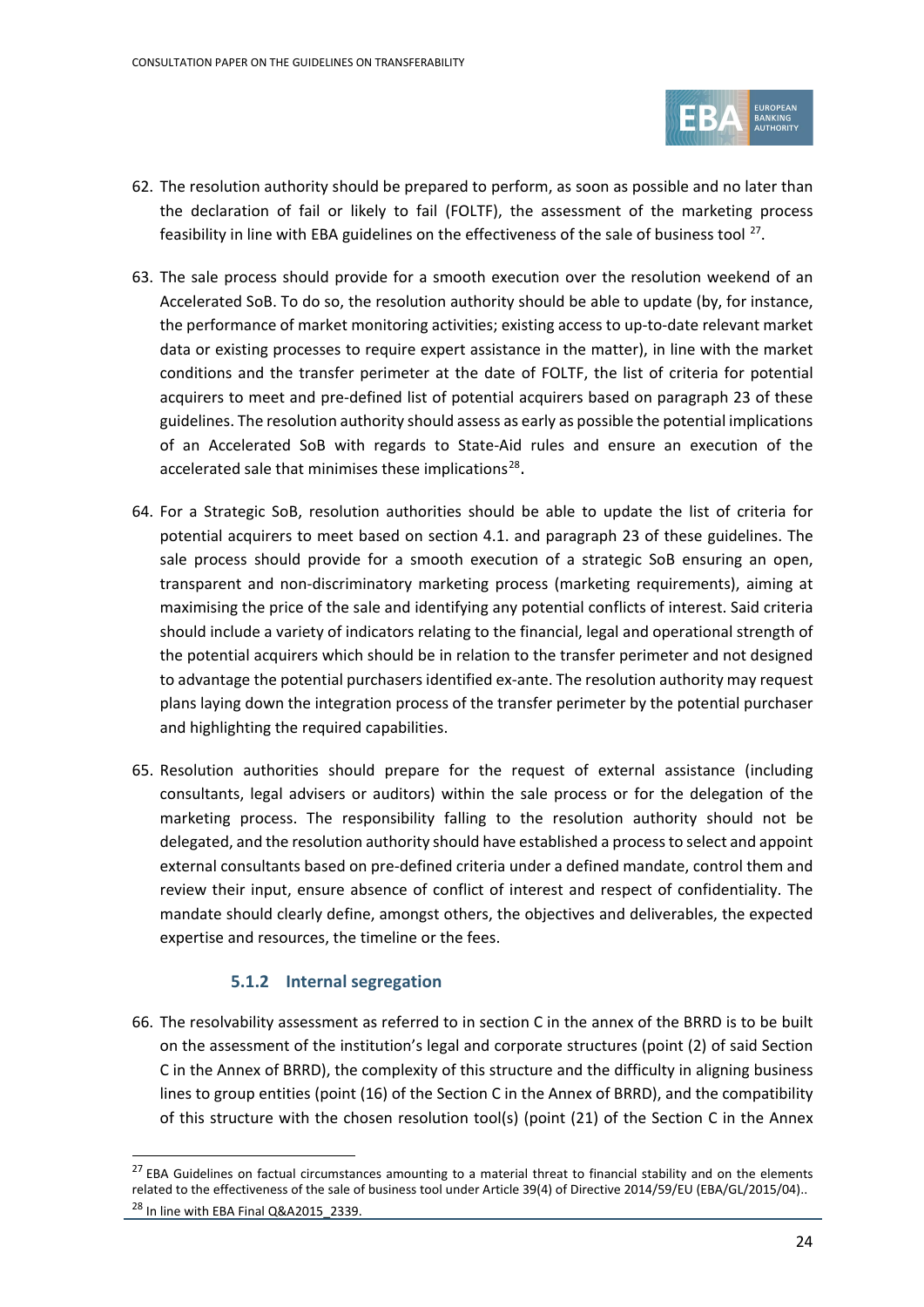

BRRD). Therefore, resolution authorities should consider how to best prepare for the AST given that many of the transfer perimeter components might not be within one legal entity or one business line, and should, when necessary and without prejudice to powers under article 17 BRRD, promote the separation of portfolios by:

- a. Requesting to institutions to have playbooks laying down how they could segregate distressed assets<sup>[29](#page-24-0)</sup> in one business line or one legal entity when the AST is considered in the resolution strategy and when portfolios eligible to the AST are scattered around the group;
- b. Assessing how recovery options under point (14) of Section A in the Annex of BRRD could support the separation of distressed assets from the rest of the group.
- 67. When requested to demonstrate how they can segregate distressed assets, institutions should highlight how their actions will:
	- Facilitate any diagnostic exercise as referred to in EBA guidelines on tests, reviews or exercises that may lead to support measures $^{30}$  $^{30}$  $^{30}$  as most of the distressed assets would be centralised in one dedicated business unit;
	- Allow a proper identification of contractual barriers, legal requirements attached to the distressed assets and other sorts of transfer impediments;
	- Provide for an easier valuation of the distressed assets (and consequently of the nondistressed business lines supporting the choice of the complementary resolution tool);
	- Create a high level of expertise within the business unit for dealing with distressed assets;
	- Lead to the development of a dedicated data set covering the collateral and right issues related to the distressed assets;
	- Highlight the specific services required for these items and start implementing the arrangements to manage them;
	- Lead to segregate the needed resources (including financial or staff) which could then be more easily transferred at the point of resolution, notably with help of servicing arrangements.
- 68. When relevant, institutions should also demonstrate their capabilities to create legal entities in line with paragrap[h 51](#page-20-1) of these guidelines.

<span id="page-24-0"></span><sup>&</sup>lt;sup>29</sup> Distressed assets are to be understood, for these guidelines, as impaired or under-performing assets as mentioned in recital 59 BRRD.

<span id="page-24-1"></span> $30$  EBA Guidelines on the types of tests, reviews or exercises that may lead to support measures under Article 32(4)(d)(iii) of the Bank Recovery and Resolution Directive (EBA/GL/2014/09).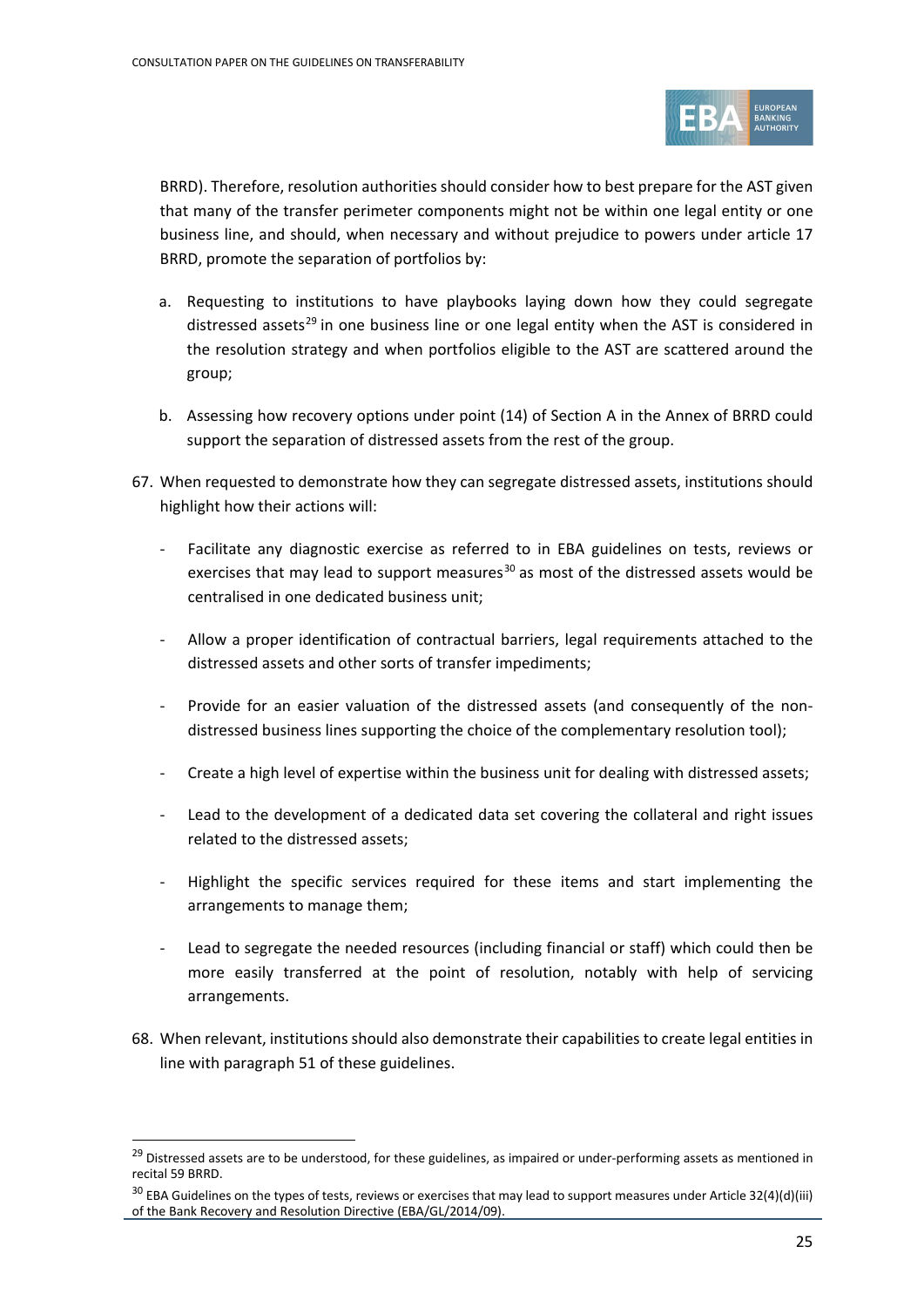

# 5.2 Arrangements to ensure a smooth separation

## **5.2.1 Legal aspects**

- 69. In line with article 67.1(a) BRRD, institutions should assess, when applicable, the extent to which the law of an EU Member State effectively applies to a contract ruled by third-country law and the effective application of resolution powers $^{31}$ .
- 70. Institutions should assess to what extent contractual features could be amended in order to avoid notification and approvals not already exempted under BRRD.
- 71. Institutions should support resolution authorities in identifying any change in the article of associations or of the legal form entailed by the transfer of the defined transfer perimeter, since an entity might not be transferrable under its current legal form to an acquirer with a different legal form or there might be conflicting provisions in the article of associations. The resolution plan should lay down the process and required actions to address these issues timely.

## **5.2.2 Financial aspects**

- 72. When the continuity of the transfer perimeter necessitates access to currencies or continuity of back-to-back transactions as highlighted by assessment mentioned in paragraph 69 of EBA resolvability guidelines, institutions should ensure that arrangements are in place to ensure this continuity, in accordance with the resolution authority's expectations. For instance, correspondent banking agreements could be drafted beforehand in order to ensure that the transfer perimeter continues, when necessary, to be serviced in the needed currencies. Existing agreements should also be transferrable under BRRD.
- 73. Institutions should support the resolution authorities to identify the role of the solidarity mechanisms (institutions with a central body) or any existing IPS in the implementation of the transfer tool<sup>[32](#page-25-1)</sup> and to ensure swift separation and resolvability.

## **5.2.3 Operational aspects**

74. In the case of a partial transfer either to different acquirers (such as an AMC and a BI) or to an acquirer but without winding down the institution subject to resolution (when, for instance, combining bail-in and AST), the power ruled by article 64.1(d) might not be enough to maintain

<span id="page-25-0"></span> $31$  Third-country contracts underpinning the legal transfer of relevant assets, rights and/or liabilities are already expected to explicitly provide for the resolution-resilient features and to recognise and inform the counterparty that the contract may be subject to the exercise of resolution powers to suspend or restrict rights or obligations ("stay powers") under BRRD.

<span id="page-25-1"></span><sup>&</sup>lt;sup>32</sup> The transfer perimeter might entail rights for the acquirer opposable to the IPS or solidarity mechanism of the institution subject to resolution, or the other way round, which could be mitigated by the use of article 64 BRRD. In addition, the IPS or solidarity mechanism might support in some way the transfer operation under existing financial arrangements for example.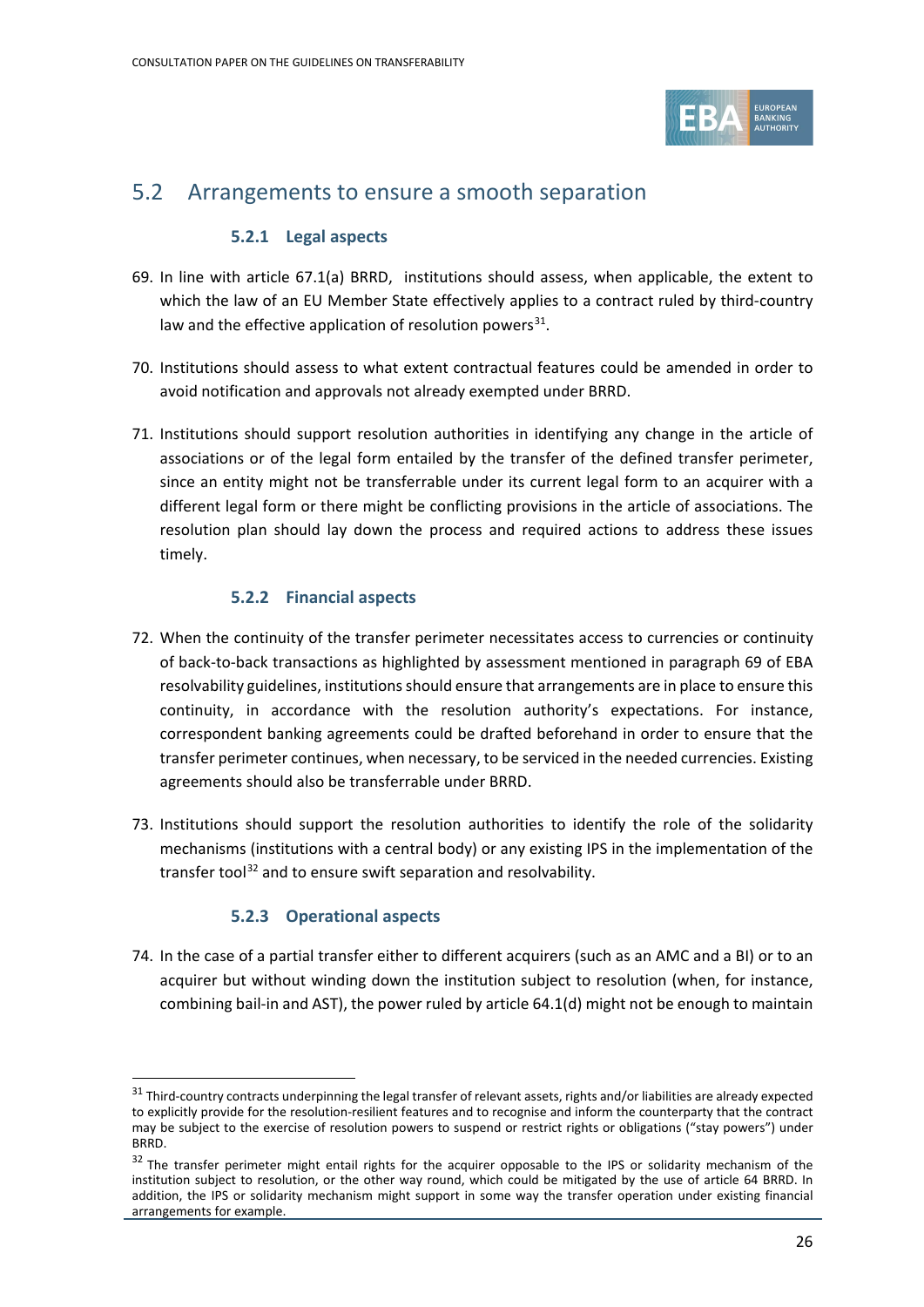

all the service accesses. Therefore, institutions should inform resolution authorities on the possibility to include tripartite access<sup>[33](#page-26-0)</sup> clauses in the contract with a service provider.

- 75. *[Shared Service Company]* Resolution authorities should assess whether the current service delivery model impacts the separability of the transfer perimeter and consider enforcing arrangements laid down in paragraph 34 of the EBA resolvability guidelines.
- 76. *[FMI contingency plans]* In addition to the guidance referred to in section 4.1.2 (and particularly paragraph 50) of the EBA resolvability guidelines, institutions should:
	- Assess how the required FMIs accesses will be transferred to the entity whose purpose is the maintenance of the critical function/core business line continuity and/or how indirect access can be established. Should the institution subject to resolution become a wind-down entity (after the application of the transfer tool in accordance with article 37.6 BRRD) or in the case of the AMC, FMI access can be limited  $34$ . Therefore, indirect access via the continuing entity should be granted and arrangements should be taken for this purpose, including the continuing entity should retain the BIC $35$ , connectivity and communication services of the institution under resolution.
	- Assess the existing transition mechanisms, expedited FMI access application processes, or possibilities to grant power of attorney in order to maintain FMI access continuity for the transfer perimeter.
	- Upon request from resolution authorities, assess the impact of the transfer on the services provided by the institution to FMIs and/or other parties.

# 5.3 Execution of side processes

77. The sale of the transfer perimeter will require additional actions in addition to the preparation of the sale process and/or will trigger side effects, that should be managed and prepared for in order to ensure a smooth transfer by both the institution and the resolution authority.

### Specific aspects relevant to the transfer execution at the hand of the institution

<span id="page-26-4"></span>78. Institutions are expected to develop internal processes and preparatory measures in order to make the transfer execution credible and feasible. Said processes should encompass governance arrangements including a clear indication of responsibilities, reporting lines and roles of committees, as well as the definition of procedural and validation steps, the communication set-up<sup>[36](#page-26-3)</sup> and the description of the relevant MIS commanding the processes

<span id="page-26-0"></span> $33$  Tripartite access would allow a third party to partake in the contractual service relationship without excluding or replacing any of the other parties.

<span id="page-26-1"></span> $34$  Certain CCPs could limit the scope of operations to be performed by a wind-down entity.

<sup>&</sup>lt;sup>35</sup> As there can only be one BIC per institution.

<span id="page-26-3"></span><span id="page-26-2"></span><sup>&</sup>lt;sup>36</sup> The EBA resolvability guidelines widely cover the need for institutions to develop communication processes to address both internal and external communication.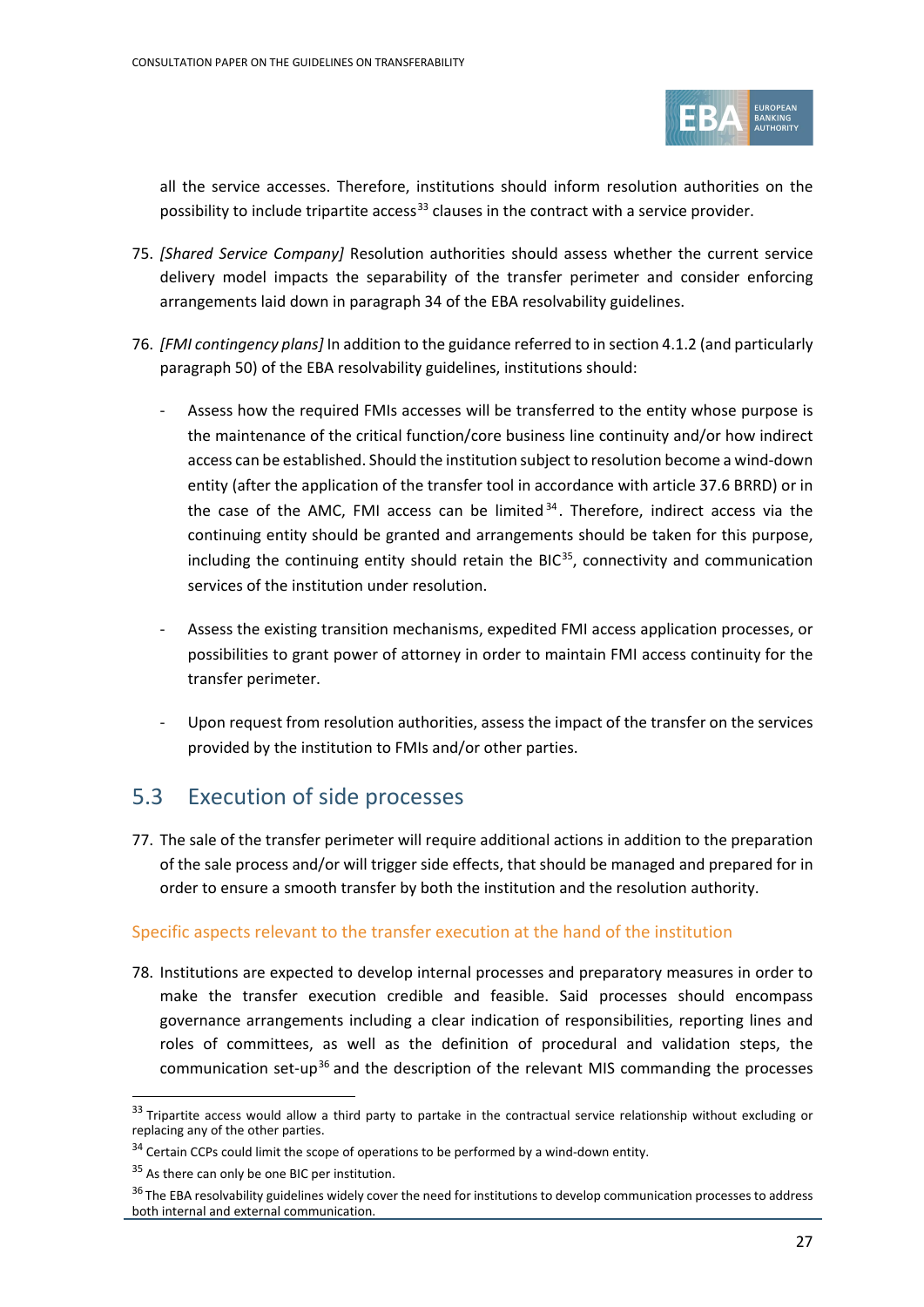

and the additional information needed from third parties. Said processes should be compiled in dedicated playbooks upon request of resolution authorities and subject to dry-runs to ensure that the processes are operational. The elements laid down hereafter should be integrated into the list of processes to be covered.

- 79. *[Balance sheet adjustment]* The transfer will be combined with the application of write down and conversion of capital instruments (WDCCI) and might be combined with bail-in. The SoB requires the business to be marketable. Institutions should develop procedures to implement accounting adjustments and namely to recognise the losses in a timely fashion before the transfer in order not to pass them to the continuing entity.
- 80. Should institutions subject to resolution be continued, they should be able to support the production of a post-resolution balance sheet accounting for the de-recognition of the transfer perimeter and for its proceeds in the pre-agreed accounting standards.
- 81. *[Legal review]* Institutions should perform a legal review of the contracts mapped to the transfer perimeter and supporting the assessment referred to in paragraph [43.](#page-18-3) A legal review of the contracts should highlight:
	- Contract clauses posing challenges to the transfer that the resolution authority might or not be able to amend under article 64 BRRD and that legally impose an obligation (including specific communication to clients or authorities; approval; or registration requirements) in case of transfer or in order to be transferred;
	- Existing multiple pledges (when a client pledged the same collateral for different contracts);
	- Applicable specific national regulation such as covered bond regulation, which could impose certain conditions for the transfer (see sectio[n 4.](#page-11-0)3 of these guidelines);
	- The existing litigations and the contractual provisions that could give rise to litigations in or after resolution.
- 82. *[Transfer perimeter implementation]* Institutions should develop a process in order to implement the transfer perimeter definition methodology defined by the resolution authority, identify and implement its administrative and legal obligations (such as, for instance, registration).
- 83. *[Identification of tax implications]* The institution should identify and estimate all the tax implications of the transfer<sup>[37](#page-27-0)</sup> and inform accordingly the resolution authority. Share or asset transfer may give rise to taxation issues.
- <span id="page-27-1"></span>84. *[Service continuity]* Institutions should include in their transfer playbooks transition plans laying down, amongst other arrangements, processes in order to produce transitional service

<span id="page-27-0"></span><sup>&</sup>lt;sup>37</sup> Some national regimes treat resolution proceedings and/or transfer of assets, rights and/or liabilities as tax neutral.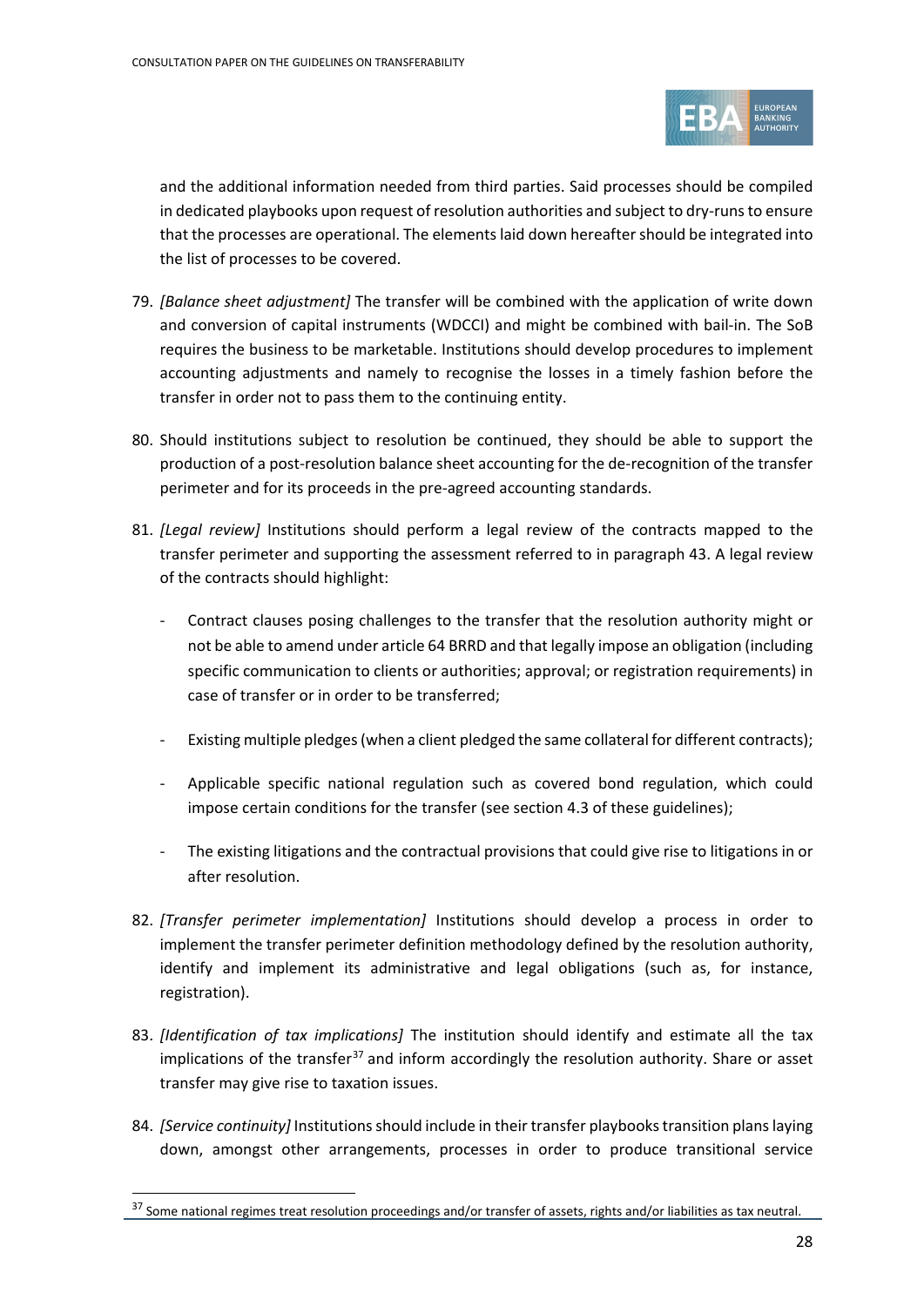

agreements (TSAs) or service-level agreements (SLAs) upon request as per paragraph 22 of the EBA resolvability guidelines, to implement FMI service continuity arrangements and the transition arrangements to be applied to the legacy entity in line with resolution authorities' expectations.

85. *[Business plan]* Institutions should draw up and submit business plans or the likes if required by resolution authorities in a timely fashion. In a case of SoB share deal, the marketing of the transfer perimeter is likely to necessitate a business plan in addition to a wide range of data. The expectations as regards the content of said business plan should be defined with the resolution authority.

### Specific aspects relevant to the transfer execution at the hand of the authority

- 86. Resolution authorities should define processes in order to implement the transfer smoothly in resolution and particularly:
	- the modalities and decision-making process to use powers under articles 63 and 64 BRRD;
	- the performance of adjustments on the transfer perimeter, especially following the final valuation report, to ensure possible transfers back to the institution in resolution;
	- any other country specific obligations $38$ .

## 5.4 Expected MIS capabilities

- 87. Institutions should be able to submit timely and accurate information to resolution authorities so that they can make informed decisions before, during, and after resolution. Institutions should have adequate Management Information Systems (MIS) and technological infrastructures in order to timely implement the resolution strategy in line with article 11 BRRD.
- 88. In accordance with the principle of proportionality and to support the processes referred to in paragraph [78](#page-26-4) of these guidelines, institutions should be able, upon request of resolution authorities, to provide granular information regarding the transfer perimeter components and to update the required data for the transfer; the time difference between the cut-off date of the information and the resolution date should be as small as possible. The level of granularity should enable to value the transferred items separately from the remaining items and to allow the resolution authority to decide on the specifics of the separation and the transfer and to identify transfer items in accordance with what is needed for the national implementing act.

### Information to identify the core transfer perimeter

89. Institutions should support the identification of the transfer perimeter with information on the level of individual items (liabilities, assets and rights), including:

<span id="page-28-0"></span><sup>&</sup>lt;sup>38</sup> Including the recording of collateral, properties and potentially intangible assets to national public registries potentially entailed in the case of BI.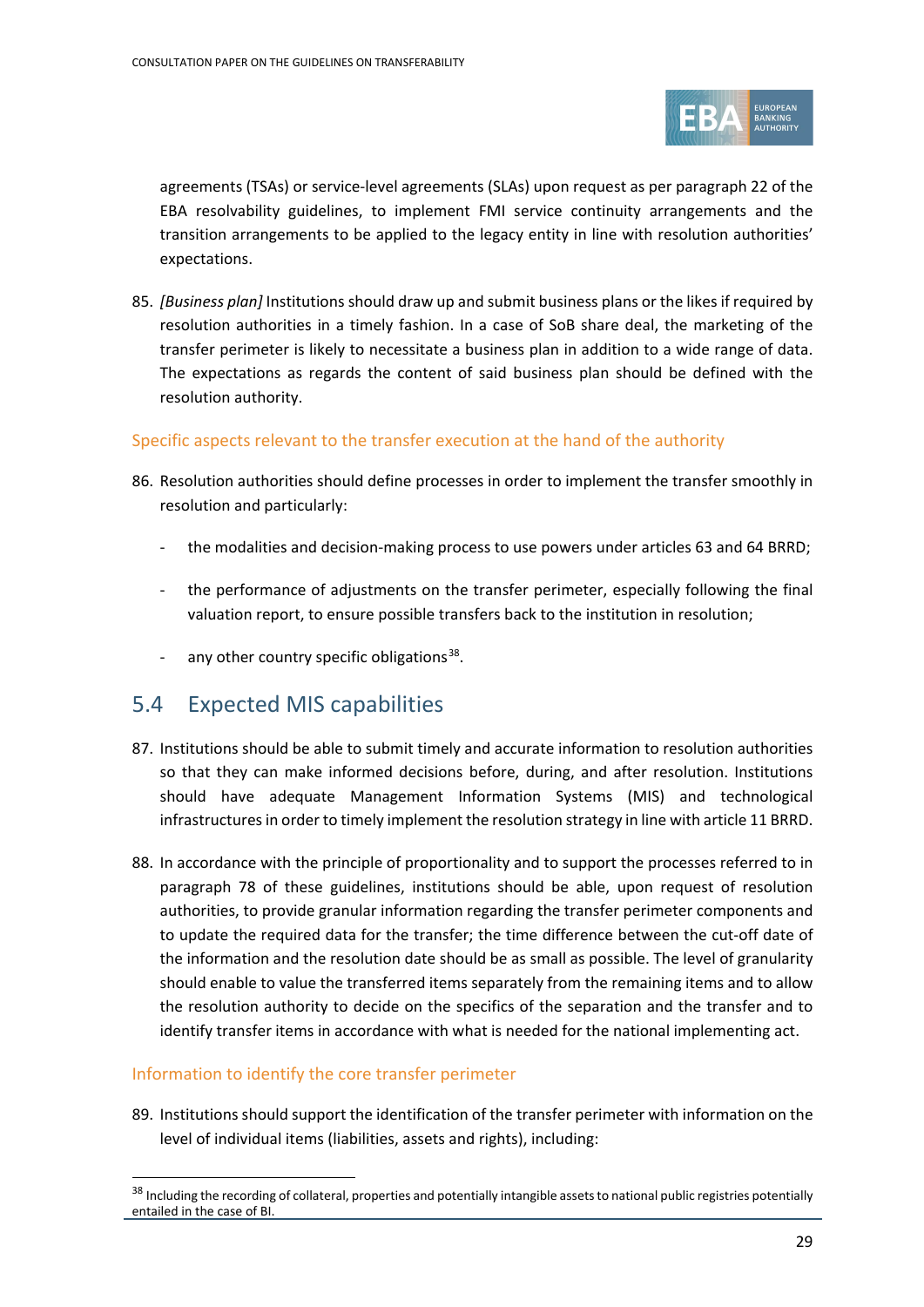

- Mapping of critical functions and core business lines to each item;
- Classification of items (such as type of assets/liability; counterparty information, and type of collateral);
- Asset quality and risk indicators (such as PL/NPL classification, RWA and collateral information, high quality liquid asset);
- Legal aspects (including governing law and recognition of BRRD transfer powers and any potential contractual impediment to transferability of the relevant instrument);
- Accounting information (such as carrying amount, off-balance sheet amount and amount of loan loss provision), when relevant.
- 90. Resolution authorities should develop expectations in terms of data regarding the transfer and the transfer tools considered to complement the previous paragraph in accordance with the proportionality principle promoted by BRRD.
- 91. In the case of the AST, institutions should develop capabilities to perform a diagnostic exercise as defined by the resolution authority in line with the principles laid down in EBA guidelines on tests, reviews or exercises that may lead to support measures<sup>[39](#page-29-0)</sup>.

### Data to assess interconnections

- 92. Institutions, in line with section 4.2 of these guidelines, should also be able to identify:
	- Interconnections safeguarded by BRRD (Art. 76-80) including: mapping of netting and offset agreements and mapping of secured liabilities and corresponding collaterals.
	- Interconnections, which are not explicitly safeguarded by BRRD such as, for instance: mapping of facilities to contract IDs to identify items under the same contract and links between different legal entities such as a letter of comfort.
	- Economic and business connections such as, for instance: information on hedge and customer relationships; or
	- Litigation risks.

### Specific guidance regarding the sale of business tool

<span id="page-29-0"></span>93. In transfer playbooks, institutions should explain how they can swiftly set up a virtual data room containing sufficient information to conduct a buyer due diligence of the transfer perimeter and meet the expectations of the resolution authority's sale process.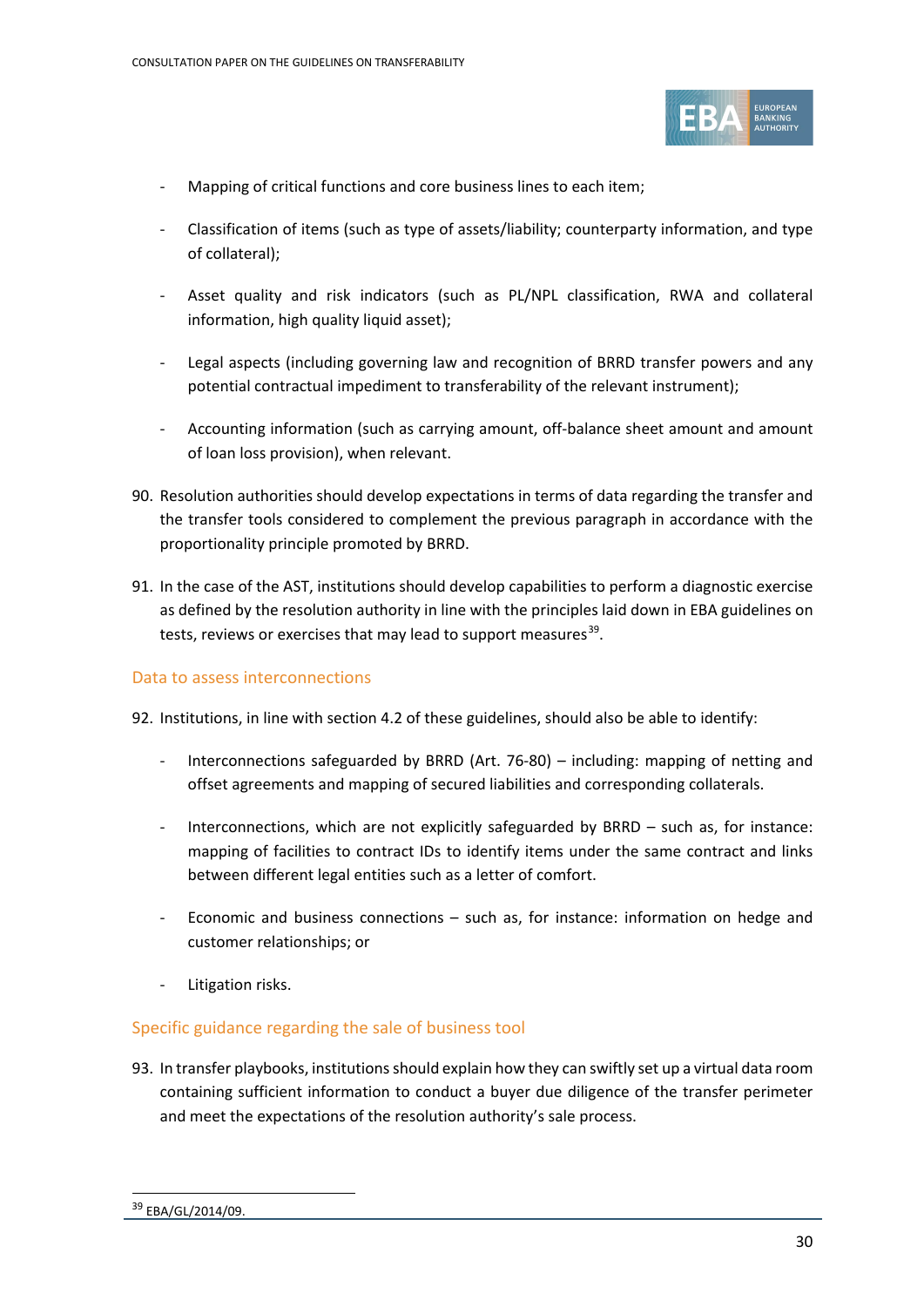

94. Institutions are to develop arrangements supporting the production of business plans, which also potentially need to be split between a plan for the transfer portfolio and one for the portfolio remaining in the legacy institution.

#### MIS requirements to ensure operational continuity

95. Institutions should demonstrate how the separation, supporting the operational execution of the transfer, can be swiftly implemented in the bank's systems, providing MIS capabilities continuity for the legacy entity as well as the receiving entity (such as, for instance, separation of accounting entries) when foreseen by the resolution strategy and in line with paragraph [84](#page-27-1) of these guidelines<sup>40</sup>.

### Other MIS capabilities

96. MIS should be flexible enough to allow for adjustments to the transferred perimeter post resolution (re-transfers). For instance, such adjustments would need to be seamlessly reflected in the management accounts.

<span id="page-30-0"></span><sup>&</sup>lt;sup>40</sup> As well as with point (11) of the Section C in the Annex of BRRD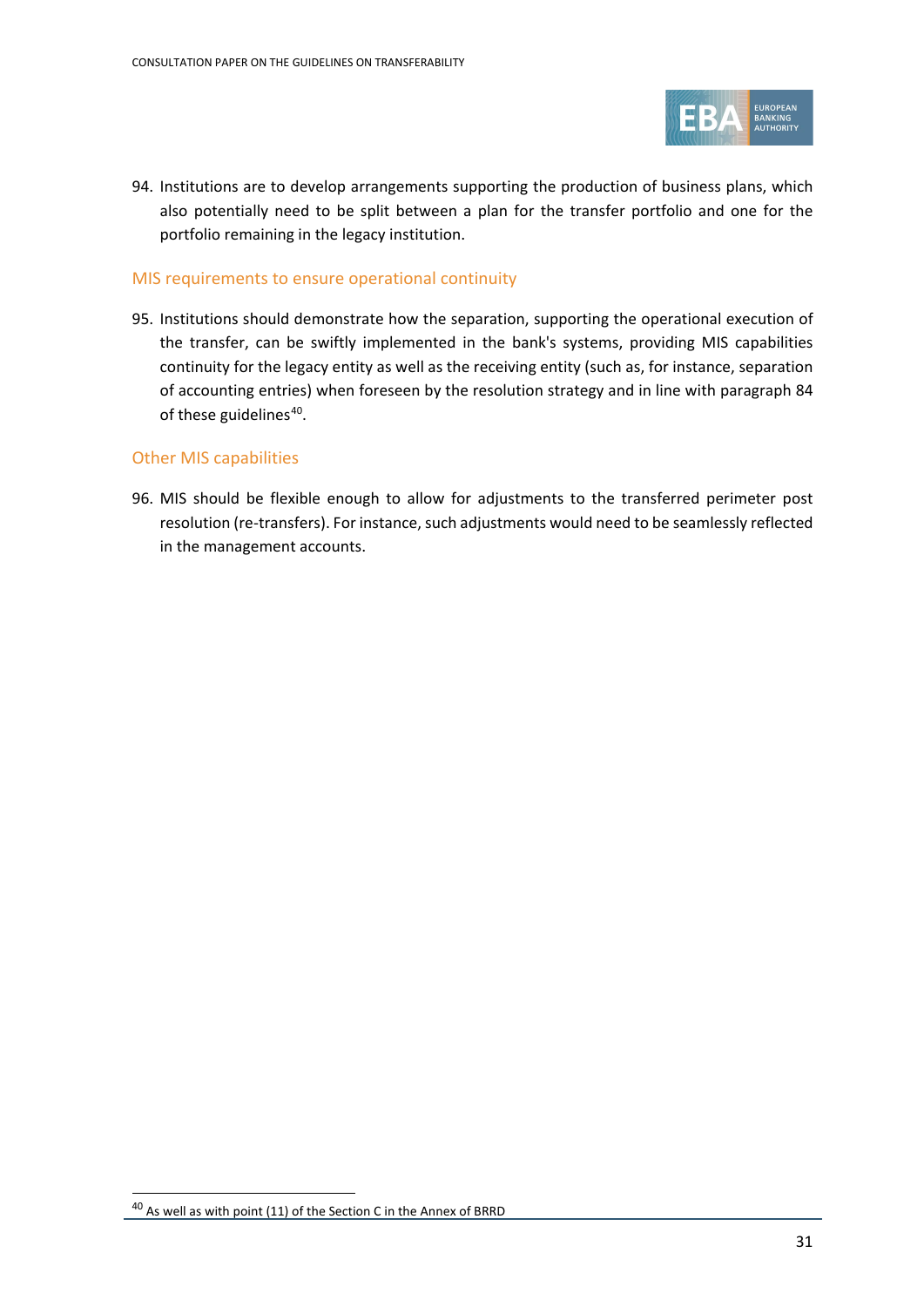

# <span id="page-31-0"></span>6. Accompanying documents

# <span id="page-31-1"></span>6.1 Draft cost-benefit analysis / impact assessment

### A. Problem identification

Banks' resolvability has improved since the entry into force of Directive 2014/59/EU (BRRD I), as legislative and policy products were issued to remove impediments to resolvability. In particular, Guidelines on measures to reduce or remove impediments to resolvability $41$  provide further details on the measures to remove impediments specified in Article 17(5) of BRRD I. Simultaneously, the RTS on the content on resolution plans and the assessment of resolvability<sup>[42](#page-31-3)</sup> was issued to fulfil the mandate of Article 15 of BRRD I.

The current guidelines implement the internationally issued standards by the Financial Stability Board on funding strategy elements, continuity of access to financial market infrastructures (FMI), operational continuity in resolution, bail-in execution, cross-border effectiveness and TLAC principles. These standards, jointly with current implemented practices within the EU, form the basis of these guidelines.

#### B. Policy objectives

The aim of the guidelines is the specification of the steps that both banks and resolution authorities should follow to improve **resolvability**. Moreover, the guidelines seek to strengthen the level playing field in the resolvability assessment of institutions made by resolution authorities and to increase certainty among institutions about their preparedness for such assessment. For **crossborder groups,** the harmonisation of practices will facilitate the monitoring of progress on resolvability in **resolution colleges.**

Currently, competent authorities and banks account for the applicable regulatory and policy background at both international and EU levels (e.g. FSB standards at international level and RTS on the assessment of resolvability at EU level). However, the guidelines go beyond the international standards issued by the FSB in some areas (e.g. operational continuity, access to FMIs, funding in resolution and bail-in execution, etc.). They leverage progress made so far by resolution authorities in the EU in specifying policies to improve resolvability. The guidelines add improvement to the level playing field among/for institutions across the EU by setting out a harmonised and consistent approach to resolvability.

<span id="page-31-2"></span><sup>41</sup> [https://eba.europa.eu/regulation-and-policy/recovery-and-resolution/guidelines-on-measures-to-reduce-or-remove](https://eba.europa.eu/regulation-and-policy/recovery-and-resolution/guidelines-on-measures-to-reduce-or-remove-impediments-to-resolvability)[impediments-to-resolvability](https://eba.europa.eu/regulation-and-policy/recovery-and-resolution/guidelines-on-measures-to-reduce-or-remove-impediments-to-resolvability)

<span id="page-31-3"></span><sup>42</sup> [https://eba.europa.eu/regulation-and-policy/recovery-and-resolution/regulatory-technical-standards-on-resolution](https://eba.europa.eu/regulation-and-policy/recovery-and-resolution/regulatory-technical-standards-on-resolution-planning)[planning](https://eba.europa.eu/regulation-and-policy/recovery-and-resolution/regulatory-technical-standards-on-resolution-planning)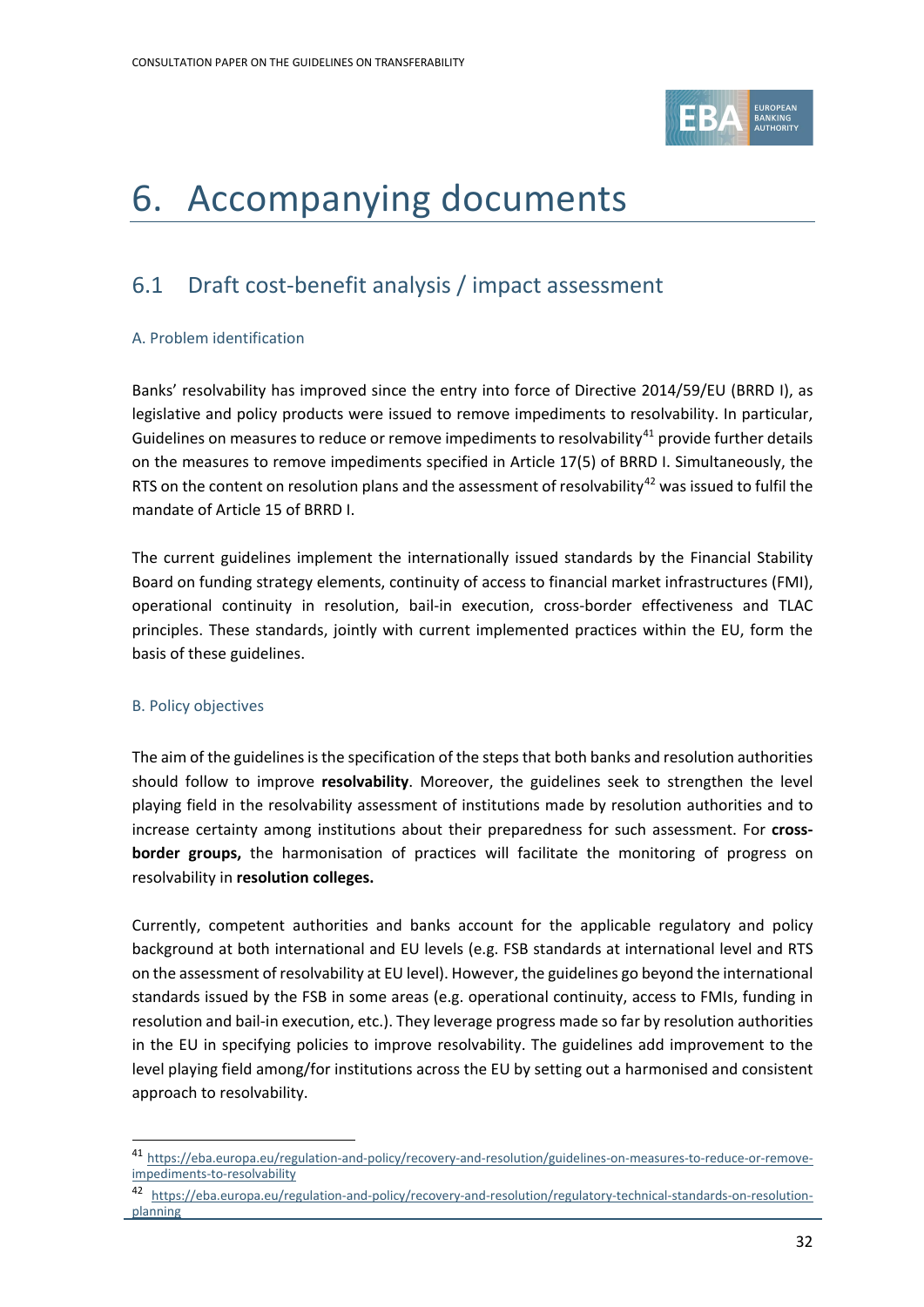

Regarding groups, and in particular **cross-border groups**, the guidelines add improvements to the existing framework to ensure a harmonised approach to resolvability across the various jurisdictions where cross-border groups operate.

### C. Baseline scenario

The baseline scenario across the EU would depend on the level of implementation of Directive 2014/59/EU (BRRD I) by member states. Article 15 of BRRD I already envisaged the assessment of resolvability of institutions made by resolution authorities, requiring them to examine the matters specified in Section C of the Annex. It mandated the EBA to issue RTS to specify the matters and criteria for the assessment of resolvability of institutions or groups. Therefore, the EBA RTS on resolution planning specify the criteria for a categorised assessment of a resolution strategy, i.e.: (i) structure and operations, (ii) financial resources, (iii) information, (iv) cross-border issues, (v) legal issues. Moreover, in order to ensure the effective removal of impediments to resolvability, Article 17 of BRRD I grants competent authorities specific powers.

#### D. Options considered

The guidelines aim at harmonising the steps that resolution authorities and banks should follow to increase resolvability. As there are precedents of this work at FSB and EU level (mainly derived from the transposition of Directive 2014/59/EU), the consideration of technical options was mainly focused on the extent of **leveraging on previous work** and the **scope** of the guidelines.

Other policy options are aligned with previous policy products and thus are not tackled in this impact assessment.

#### **Approach**

#### Option 1: Update RTS on the content of resolution plans and the assessment of resolvability

The RTS applies to **all resolution strategies** and specifies a **process approach to resolvability assessment**. The RTS is based on a **process approach** with the following phases: (i) assessment of feasibility and credibility of liquidation, (ii) selection of the preferred resolution strategy and variants, (iii) assessment of feasibility of the assessment and (iv) assessment of credibility of the selected strategy.

As the objective of the guidelines is mainly to facilitate the work of institutions in improving their resolvability by setting out what measures they should take themselves as opposed to further specifying how resolution authorities should assess resolvability, the option of updating the RTS would give less clarity.

Option 2: Develop separate guidelines based on international standards issued by the FSB and the specifications of the RTS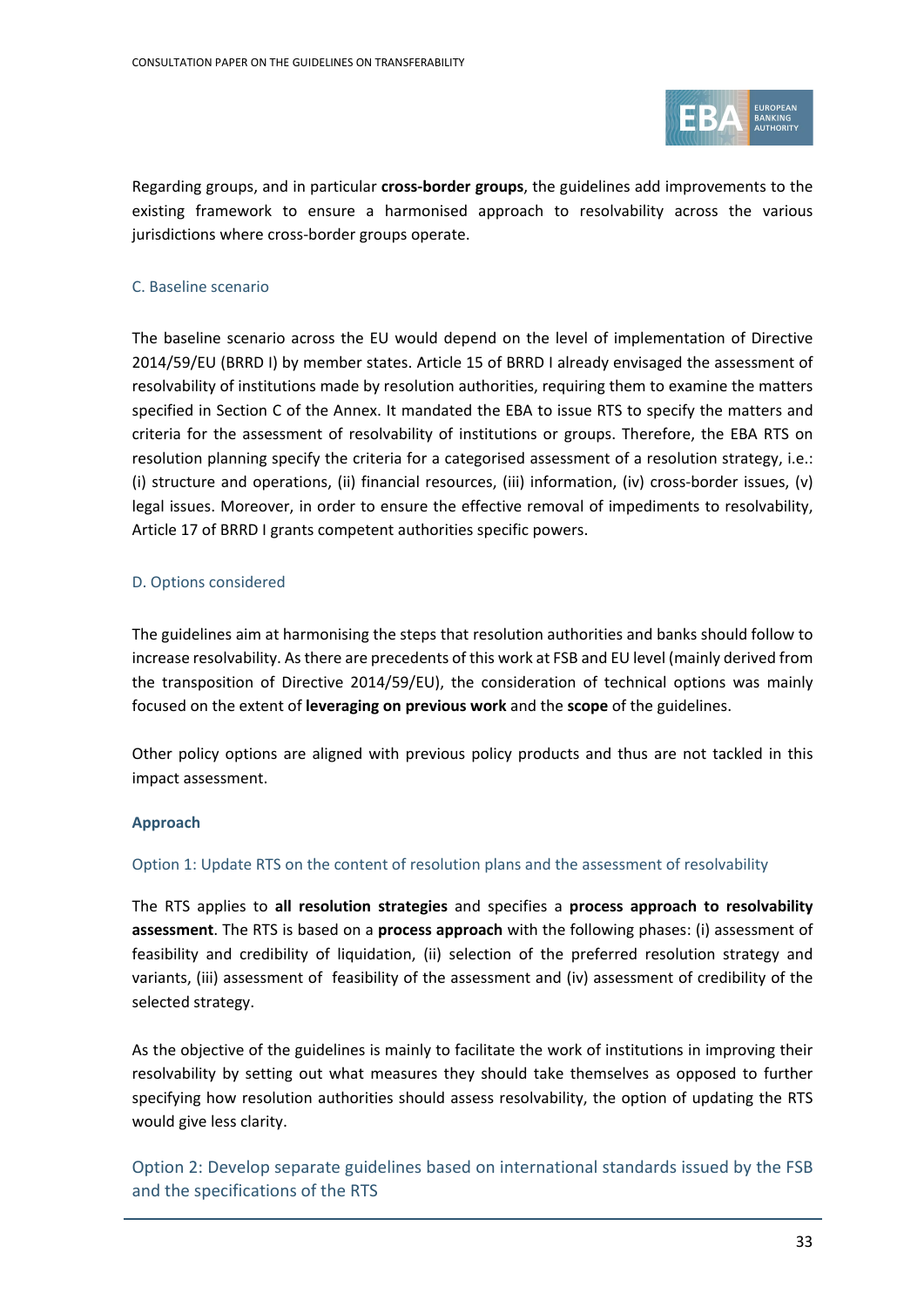

The RTS aimed at fulfilling the mandate of BRRD, while the guidelines aim at gathering in one document both practices at EU level, international standards and the specifications of the RTS. The development of a new set of guidelines gives room for **flexibility** to select the proper policy options to improve resolvability. For instance, regarding the scope (institutions subject to bail-in) or the proportionality elements introduced in the guidelines (i.e. discretion granted to competent authorities to assess the specific requirements to institutions that qualify for simplified obligations).

Option 2 is the preferred option.

#### **Scope of application**

#### Option 1: All banks within the scope of resolution

This approach would represent continuity of the applicable framework in the EU. The RTS on the content of resolution plans and assessment of resolvability envisaged a staged approach based on first assessing the feasibility of liquidation and, if not, another resolution strategy should be identified. However, rules are not applied differently based on the type of strategy.

#### Option 2: discretion for banks under simplified obligations

Beyond the fact that some of the requirements are specific to certain resolution tools and thus not applicable to some banks, the proposal is to ensure proportionality by not requiring the application of the guidelines in full but to leave discretion to resolution authorities to opt for the optimal level of application. This **scope** ensures the effectiveness of resolution of a significant coverage of the EU banking sector (in pp of assets) and introduces an element of **proportionality**, as smaller banks (subject to liquidation strategies), would be out of the scope of the guidelines.

Option 2 is the preferred option.

#### E. Cost-Benefit Analysis

The **impact** of implementing the guidelines, which will become applicable from 1 january 2024, depends on the level of transposition of and compliance with the requirements introduced by BRRD I with regard to the assessment of resolvability and the specific powers of resolution authorities to remove impediments to resolvability and, regarding institutions, to the level of preparedness to withstand the assessment of resolvability.

The expected **benefits** of the implementation of the guidelines are mainly related to an increased **credibility of the resolution process** and the end of 'too-big-to-fail' by ensuring enough lossabsorbing capacity instruments and by removing impediments to resolution. Moreover, compliance with the requirement of loss-absorbing capacity and the assessment of resolvability have been strengthened by the amendments introduced in BRRD II.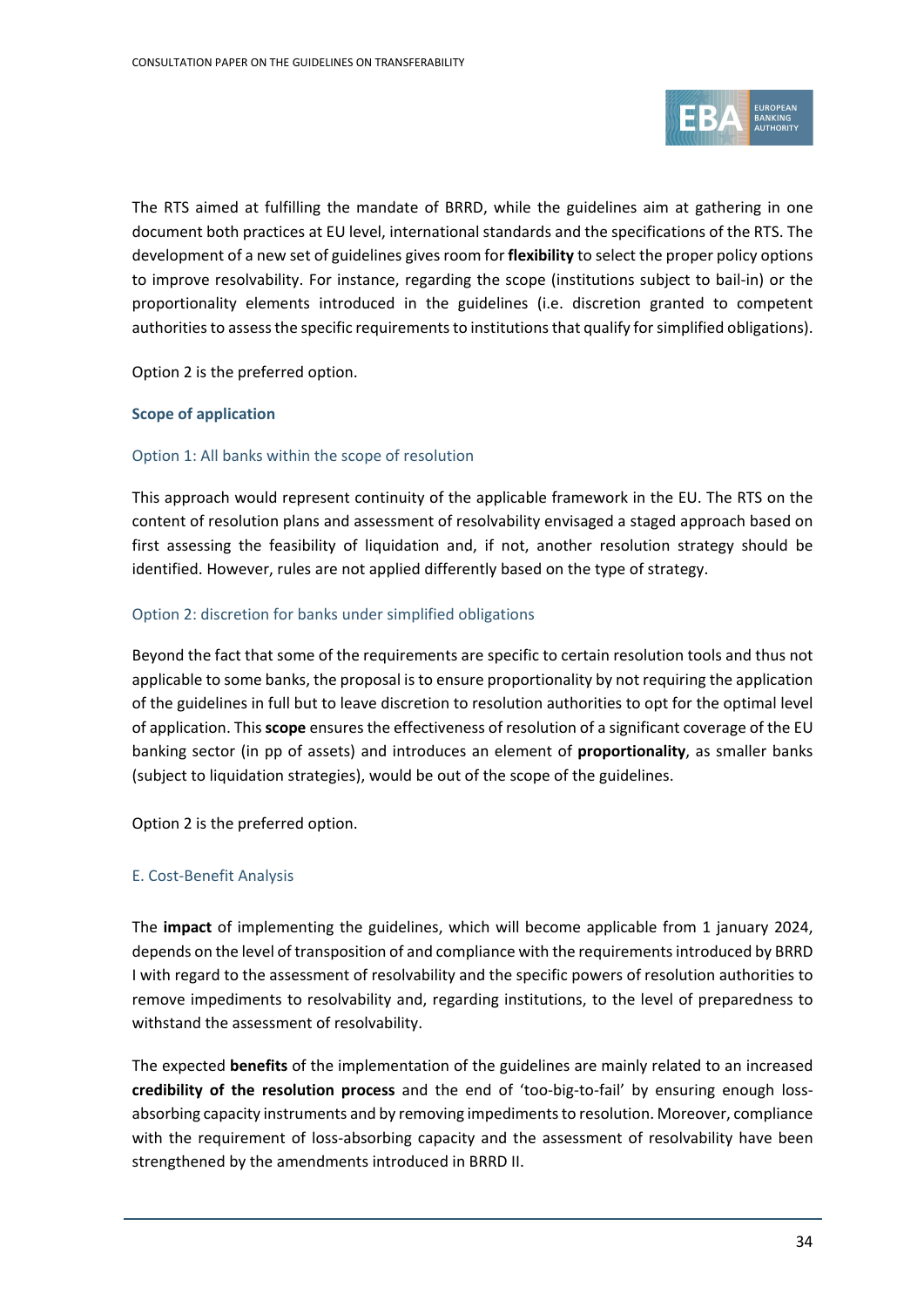

For **firms,** the benefits are mainly related to the clarity and harmonised approach to improving resolvability which will facilitate their own resolution planning and ensure a level playing field for banks and Member States.

In relation to the **costs of implementing** the guidelines, it is variable across **firms.** This is due to proportionality introduced (i.e. discretionary actions to be tackled by competent authorities for resolution strategies subject to simplified obligations). For small and non-complex institutions that are subject to simplified obligations or for which the strategy does not plan for the use of the bailin tool, fewer costs are expected (with regard to cross-border issues and the bail-in execution, which are not applicable to them).

The magnitude of the costs also depends on the already implemented capabilities. Institutions have already made progress in removing impediments to resolvability. For those that made the best use of the five-year timeframe since BRRD came into force, these guidelines will represent a lesser additional cost as some of the impediments included in this version of the guidelines are already addressed by firms. For this reason, implementation costs for **firms are expected to be low.** 

For **resolution authorities,** costs are expected to be low as most of the requirements applicable to institutions and/or resolution authorities are already being implemented.

<span id="page-34-0"></span>In relation to **cross-border groups,** costs are-expected to be manageable for **resolution colleges** as those institutions tend to be the most advanced in the resolution planning process. In addition, EUwide guidelines should facilitate the work of colleges in setting out a harmonised approach to removing impediments across jurisdictions of the resolution college members and avoiding contradictory practices**.**